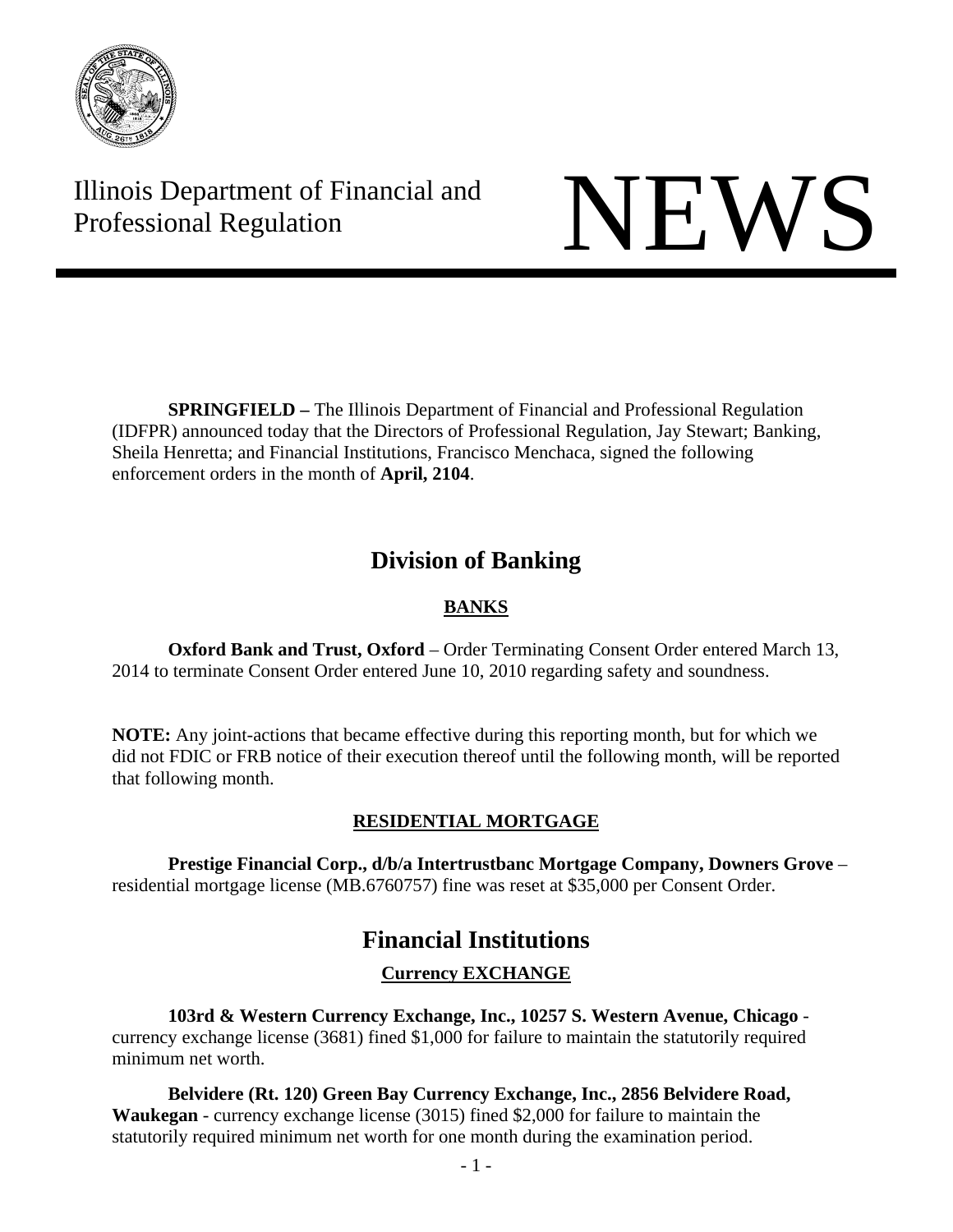**Madison Harlem Currency Exchange, Inc., 1147 W. Madison Street, Oak Park** currency exchange license (3637) fined \$1,000 for failure to maintain the statutorily required minimum net worth for one month during the examination period.

#### **CONSUMER CREDIT**

*Note: if a licensee has exercised its right to a hearing pursuant to statute, an order on this list may not be final.*

**Advance America, Cash Advance Centers of IL, Inc., Ottawa** – PLRA license (1038) fined \$1,000 for the following violation: Licensee did not refund unearned finance charges based on the actuarial method.

**Advance America, Cash Advance Centers of IL, Inc., Pekin –** PLRA license (1068) fined \$1,500 for the following violation: Licensee did not refund unearned finance charges based on the actuarial method.

**Advance America, Cash Advance Centers of IL, Inc., Dixon – PLRA license (1064)** fined \$1,250 for the following violation: Licensee did not refund unearned finance charges based on the actuarial method.

**America's Financial Choice, Inc., Chicago** – PLRA license (1280) fined \$2,500 for the following violation Licensee did not refund unearned finance charges based on the actuarial method.

**America's Financial Choice, Inc., Oak Park –** PLRA license (1279) fined \$2,000 for the following violation: Licensee did not refund unearned finance charges based on the actuarial method.

**Americash Loans, LLC, Schaumburg** – PLRA license (1679) fined \$1,500 for the following violations: Licensee did not refund unearned finance charges based on the actuarial method. Lender charged more than \$15.50 per \$100 on the initial principal balance and/or on the principal balances scheduled to be outstanding during any installment period and on an Installment Payday loan.

**Americash Loans, LLC, Rockford** - PLRA license (1705) fined for \$2,000 for the following violation: Lender charged more than \$15.50 per \$100 on the initial principal balance and/or on the principal balances scheduled to be outstanding during any installment period and on an Installment Payday loan.

**Americash Loans, LLC, Des Plaines** – PLRA license (1675) fined \$2,650 for the following violation: Lender charged more than \$15.50 per \$100 on the initial principal balance and/or on the principal balances scheduled to be outstanding during any installment period and on an Installment Payday loan.

**Buckeye Check Cashing of Illinois, LLC, Chicago** – PLRA license (1815) fined \$1,500 for the following violation: The annual percentage rate is not properly disclosed.

**Buckeye Check Cashing of Illinois, LLC, Chicago** – PLRA license (1821) fined \$1,075 for the following violations: Lender did not properly enter loan(s) into the database on the day made. Licensee did not refund unearned finance charges based on actuarial method.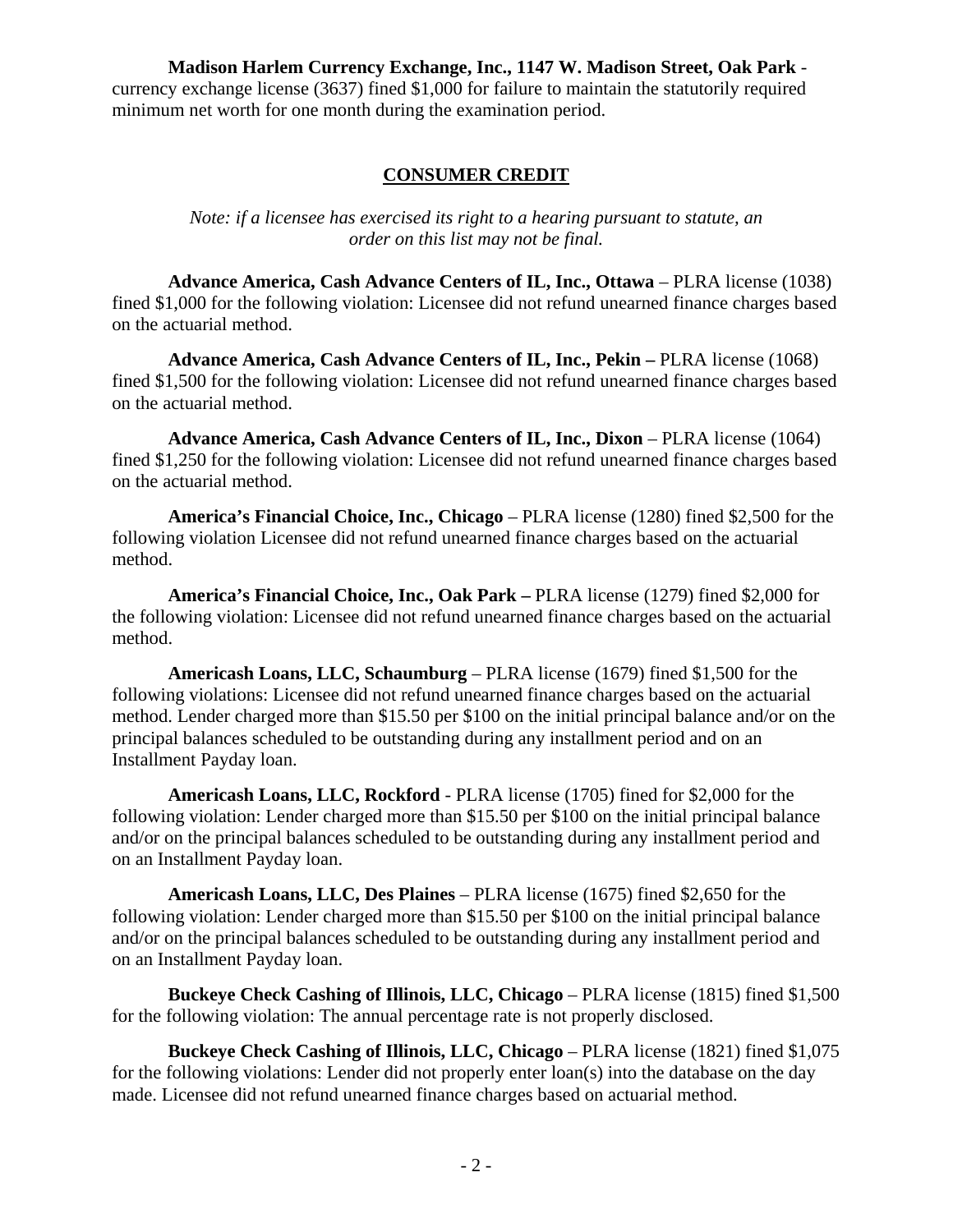**Check Into Cash of Illinois, LLC, Collinsville** – PLRA license (1206) fined \$10,000 for the following violation: The loan contract does not state the interest rate, agreed upon by the licensee and the borrower, that the licensee charges, contracts for, and receives upon the principal amount.

**Check Into Cash of Illinois, LLC, Peru** – CILA license (1207) fined \$1,000 for the following violation: Improper simple interest calculations.

 **Check Into Cash of Illinois, LLC, Granite City** – PLRA license (1208) fined \$4,000 for the following violation: The loan contract does not state the interest rate, agreed upon by the licensee and the borrower, that the licensee charges, contracts for, and receives upon the principal amount.

**Citizens Bank, Flint, MI –** SFA license (733) fined \$1,000 for the following violation: Improper simple interest calculations.

**Citizens Finance Co., Peoria** – CILA License (3672) fined \$1,650 for the following violations: Recording fee or closing cost collected but not paid. Security is not properly disclosed.

**Consumer Financial Services Corporation, Berwyn** – CILA license (3231) fined \$2,050 for the following violations: The loan document or other legal instrument contains blanks. Security is not properly disclosed. File does not contain evidence of a contract signed or acknowledged by the borrower.

**Cottonwood Financial Illinois, LLC, Galesburg** – PLRA license (1595) fined \$3,350 for the following violations: Security is not properly disclosed. Licensee did not obtain any official documentation of the borrower's income before making a payday or title-secured loan. Licensee did not properly update the state database with the required information on the day the transaction or event occurred.

**Cottonwood Financial Illinois, LLC, Centralia –** PLRA license (1572) fined \$3,500 for the following violations: Security is not properly disclosed. Lender did not input accurate information into the database to determine if the obligor was eligible for a loan. Lender made an installment payday loan exceeding 22.5% of the obligor's gross monthly income or lender made a payday loan exceeding 25% of the obligor's gross monthly income.

**Cottonwood Financial Illinois, LLC, Peoria** – CILA license (3354) fined \$1,900 for the following violations: The loan document or other legal instrument contains blanks. Lender did not verify that the loan was permissible.

**Cottonwood Financial Illinois, LLC, Litchfield** – PLRA license (1571) fined \$1,500 for the following violation: Security is not properly disclosed.

**Cottonwood Financial Illinois, LLC, Elgin** – PLRA license (1584) fined \$1,500 for the following violation: Security is not properly disclosed.

**Cottonwood Financial Illinois, LLC, East Peoria – PLRA license (1603) fined \$1,500** for the following violation: Security is not properly disclosed.

**Cottonwood Financial Illinois, LLC, Crest Hill** – PLRA license (1604) fined \$1,500 for the following violation: Security is not properly disclosed.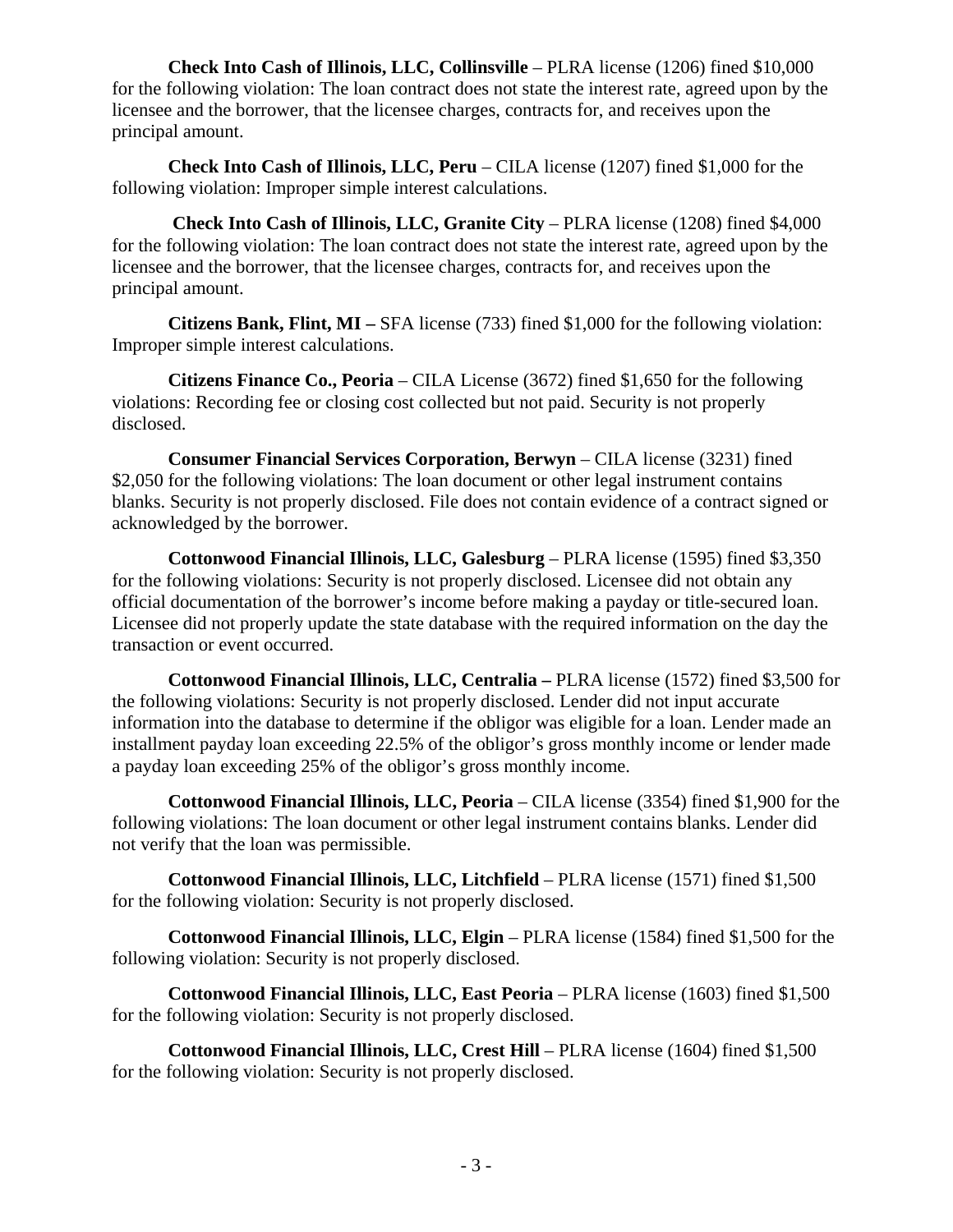**Cottonwood Financial Illinois, LLC, Mattoon** – PLRA license (1565) fined \$1,000 for the following violations: Security is not properly disclosed. Official income documentation was not the required type for payday loan or was not for income for the 30 days preceding the loan.

**Cottonwood Financial Illinois, LLC, Benton** – PLRA license (1563) fined \$1,000 for the following violation: Lender did not obtain any official documentation of the borrower's income before making a payday or title-secured loan.

**Cottonwood Financial Illinois, LLC, Peoria –** PLRA license (1580) fined \$1,750 for the following violations: The loan document or other legal instrument contains blanks. Official income documentation was not the required type for payday loan or was not for income for the 30 days preceding the loan.

**Cottonwood Financial Illinois, LLC, Rockford** – PLRA license (1588) fined \$2,000 for the following violations: Security is not properly disclosed. The Lender did not obtain the borrower's most recent income documentation available at the time the loan was made.

**Cottonwood Financial Illinois, LLC, Normal** – PLRA license (1644) fined \$2,650 for the following violations: The loan document or other legal instrument contains blanks. Lender did not obtain any official documentation of the borrower's income before making a payday or title-secured loan. Licensee did not properly update the state database with the required information on the day the transaction or event occurred.

**Cottonwood Financial Illinois, LLC, Morris** – PLRA license (1583) fined \$2,000 for the following violations: Lender did not input accurate information into the database to determine if the obligor was eligible for a loan Lender did not obtain any official documentation of the borrower's income before making a payday or title-secured loan.

**Cottonwood Financial Illinois, LLC, Peoria –** PLRA license (1581) fined \$2,500 for the following violations: Security is not properly disclosed. Lender did not obtain any official documentation of the borrower's income before making a payday or title-secured loan.

**Cottonwood Financial Illinois, LLC, Charleston**– PLRA license (1570) fined \$1,500 for the following violation: Security is not properly disclosed.

**Cottonwood Financial Illinois, LLC, Crystal Lake** – PLRA license (1642) fined \$1,500 for the following violation: Security is not properly disclosed.

**Courtesy Loans of Illinois, LLC, Lincoln** – CILA license (2810) fined \$1,000 for the following violation: Lender refinanced Small consumer loan within 75 days from the date of the loan.

**Decatur Acceptance Corporation, Decatur** – SFA license (1079) fined \$5,250 for the following violations: Licensee disposed of collateral during the redemption period. File does not contain evidence of a contract signed or acknowledged by the borrower.

**Devon Financial Services, Inc., Richton Park** – PLRA license (1887) fined \$1,000 for the following violation: Lender did not input accurate information into the database to determine if the obligor was eligible for a loan.

**Dow Financial, Inc., Joliet** – SFA license (869) fined \$2,000 for the following violation: Licensee did not maintain a positive net worth of a minimum of \$30,000.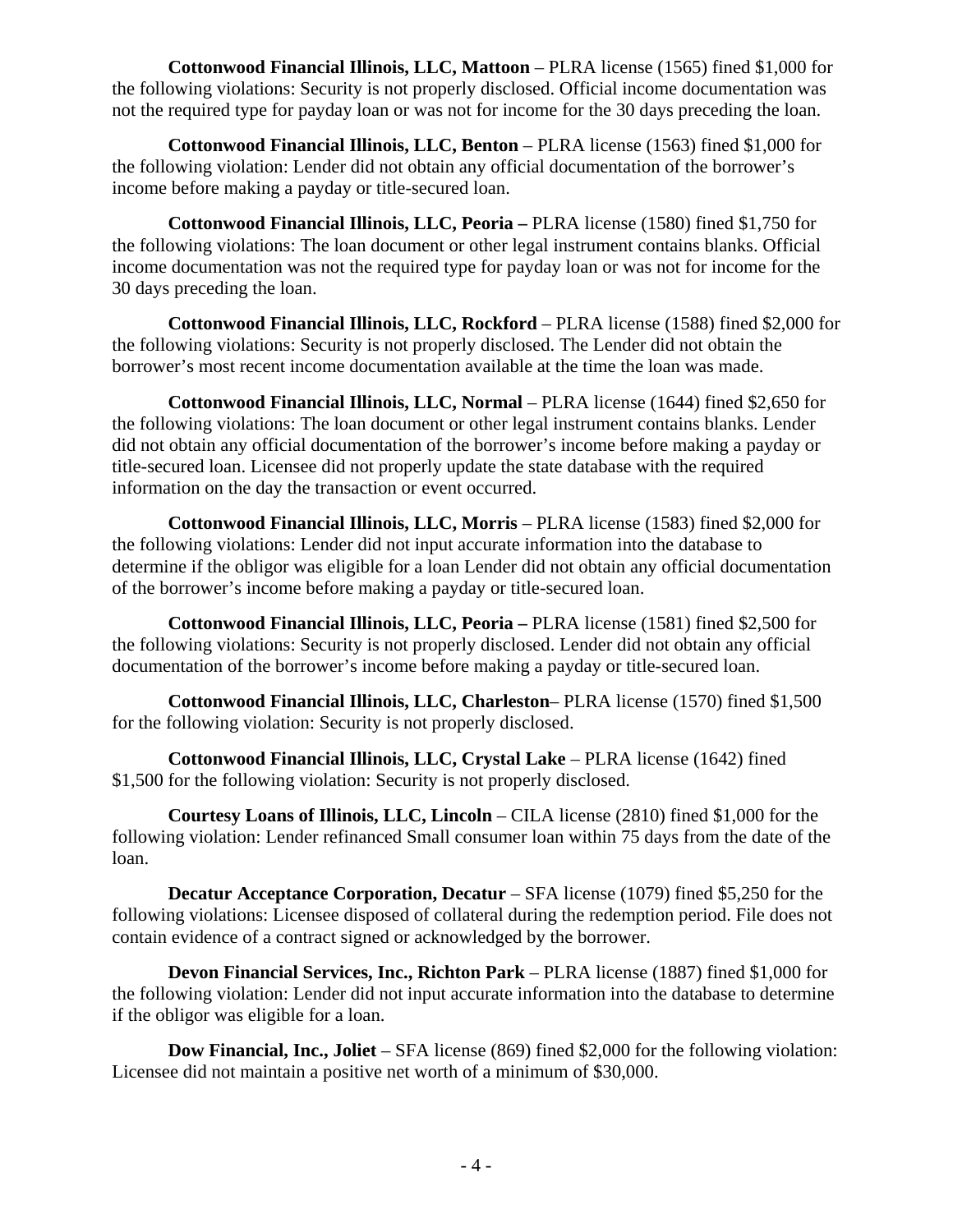**Easy Money Express Co., Marion** – PLRA license (1810) fined \$1,500 for the following violations: Official income documentation was not the required type for a payday loan or was not for the 30 days preceding the loan. Lender made and installment payday loan exceeding 22.5% of the obligor's gross monthly income or Lender made a payday loan exceeding 25% of the obligor's gross monthly income.

**FCA Funding I, LLC, Chadds Ford, PA** – SFA license (1395) fined \$1,100 for the following violations: Licensee disposed of collateral during redemption period. Licensee did not provide the requested documents or information during the exam. Security is not properly released.

**Ferrari Financial Services, Inc., Englewood Cliffs, NJ** – SFA license (1220) fined \$1,000 for the following violation: Improper simple interest calculations.

**FinCo Management, LLC, Marblehead, MA** – SFA license (1298) fined \$ 2,000 for the following violation: Licensee did not maintain a positive net worth of a minimum of \$30,000.

**First American Cash Advance, Inc., Chicago** – PLRA license (1833) fined \$1,000 for the following violation: Lender did not input accurate information into the database to determine if the obligor was eligible for a loan.

**Great American Finance Co., Chicago** – CILA/SFA license (930) fined \$1,250 for the following violation: Interest or account handling charge rebate is insufficient.

**Great Lakes Specialty Finance, Inc., Urbana** – PLRA license (1136) fined \$3,250 for the following violations: Official income documentation was no the required type for a payday loan or was not for the 30 days preceding the loan. Lender made an installment payday loan exceeding 22.5% of the obligor's gross monthly income or Lender made a payday loan exceeding 25% of the obligor's gross monthly income.

**Great Lakes Specialty Finance, Inc., Skokie – PLRA license (1131) fined \$3,000 for** the following violations: Lender did not obtain any official income documentation of the borrower's income before making a payday or title-secured loan.

**Great Lakes Specialty Finance, Inc., Chicago** – PLRA license (1127) fined \$1,000 for the following violation: Loans over 25% of borrower's income. Lender made a payday loan resulting in the borrower having combined outstanding payday loan principal balances greater than 25% of the borrower's gross monthly income.

**Great Lakes Specialty Finance, Inc., Harrisburg – PLRA license (1092) fined \$1,000** for the following violation: Lender made an installment payday loan exceeding 22.5% of the obligor's gross monthly income or Lender made a payday loan exceeding 25% of the obligor's gross monthly income.

**Great Lakes Specialty Finance, Inc., Champaign** – PLRA license (1128) fined \$2,000 for the following violation: Lender did not input accurate information into the database to determine if the obligor was eligible for a loan.

 **Great Lakes Specialty Finance, Inc., Joliet** – PLRA license (1104) fined \$6,000 for the following violation: Lender did not input accurate information into the database to determine if the obligor was eligible for a loan.

**Great Lakes Specialty Finance, Inc., Glenwood –** PLRA license (1140) fined \$1,000 for the following violation: Lender did input accurate information into the database to determine if the obligor was eligible for a loan.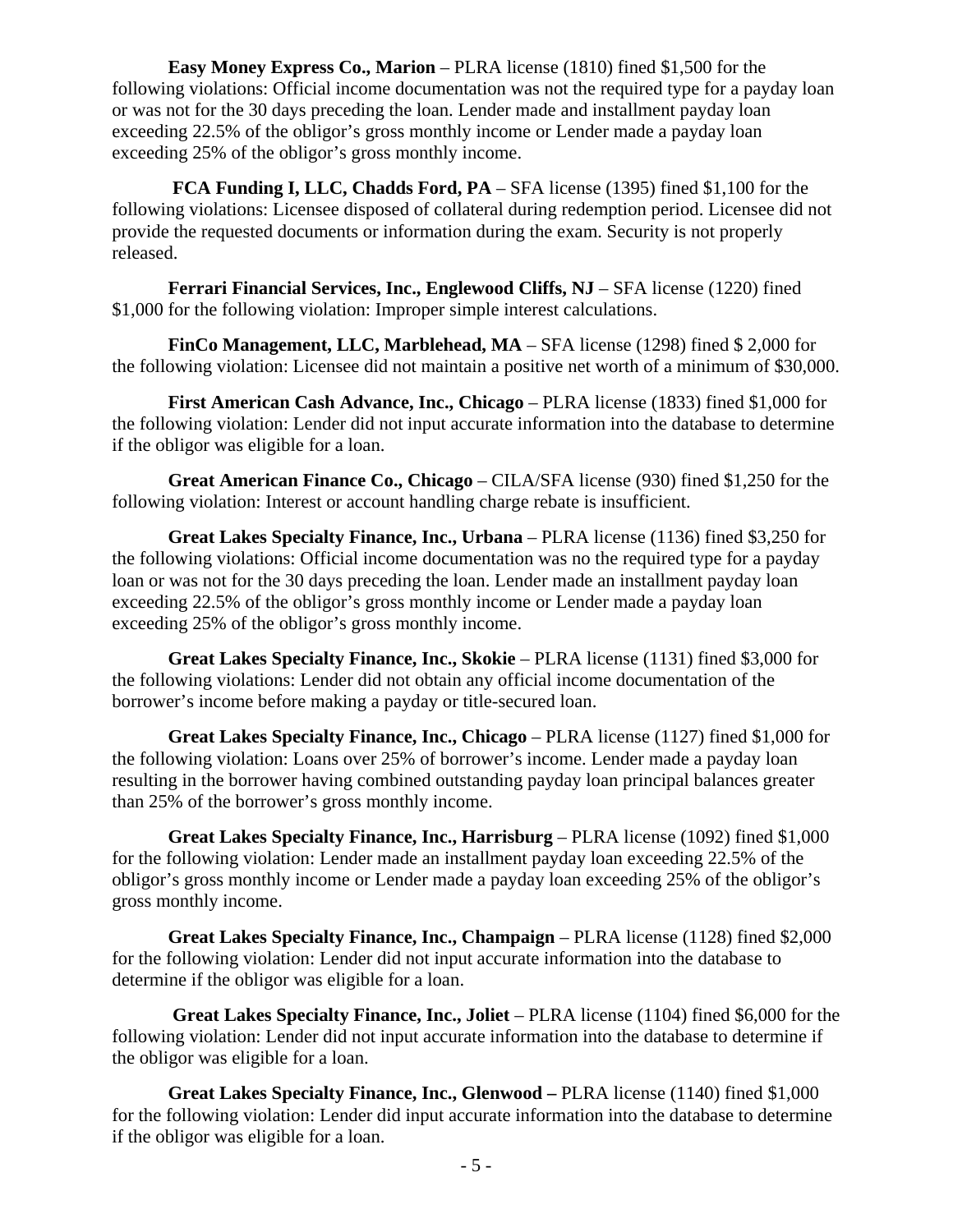**Great Lakes Specialty Finance, Inc., Belleville** – PLRA license (1099) fined \$1,000 for the following violation: Lender made an installment payday loan exceeding 22.5% of the obligor's gross monthly income or Lender made a payday loan exceeding 25% of the obligor's gross monthly income.

**Harrisburg Quick Cash, Inc., Harrisburg –** PLRA license (1800) fined \$1,000 for the following violation: Lender made an installment payday loan exceeding 22.5% of the obligor's gross monthly income or Lender made a payday loan exceeding 25% of the obligor's gross monthly income.

**H.E.R.R., Ltd., Loves Park** – CILA license (2370) fined \$1,000 for the following violation: Require lenders to input information into the database which is required by the department.

**Heights Finance Corporation, Champaign** – CILA license (1098) fined \$1,500 for the following violation: Security is not properly disclosed.

**Illinois Title Loans, Inc., Galesburg –** PLRA license (1441) fined \$4,450 for the following violations: Evidence of a signed or acknowledged Truth-In-Lending Disclosure is not in the file of original papers. Lender did not input accurate information into the database to determine if the obligor was eligible for a loan. Lender did not properly enter loan(s) into the database on the day made.

**Illinois Title Loans, Inc., Collinsville** – PLRA license (1443) fined \$1,000 for the following violations: Lender made and installment payday loan exceeding 22.5% of the obligor's gross monthly income or Lender made a payday loan exceeding 25% of the obligor's gross monthly income.

**Illinois Title Loans, Inc., Cicero** - PLRA license (1407) fined for \$5,000 for the following violation: Lender did not input accurate information into the database to determine if the obligor was eligible for a loan.

**Illinois Title Loans, Inc., Markham** –PLRA license (1433) fined \$2,000 for the following violation: Lender did not input accurate information into the database to determine if the obligor was eligible for a loan.

**Illinois Title Loans, Inc., East Dubuque** – PLRA license (1460) fined \$5,000 for the following violations: Lender did not input accurate information into the database to determine if the obligor was eligible for a loan. Lender made and installment payday loan exceeding 22.5% of the obligor's gross monthly income or Lender made a payday loan exceeding 25% of the obligor's gross monthly income.

**Illinois Title Loans, Inc., Maywood** – PLRA license (1439) fined \$3,000 for the following violation: Lender made and installment payday loan exceeding 22.5% of the obligor's gross monthly income or Lender made a payday loan exceeding 25% of the obligor's gross monthly income.

**Illinois Title Loans, Inc., Decatur** – PLRA license (1442) fined \$2,100 for the following violations: Lender did not input accurate information into the database to determine if the obligor was eligible for a loan. Lender did not have a ready supply of payday loan pamphlets to provide to borrowers.

**Illinois Title Loans, Inc., East Dubuque** – PLRA license (1460) fined \$1,000 for the following violation: Lender did not input accurate information into the database to determine if the obligor was eligible for a loan.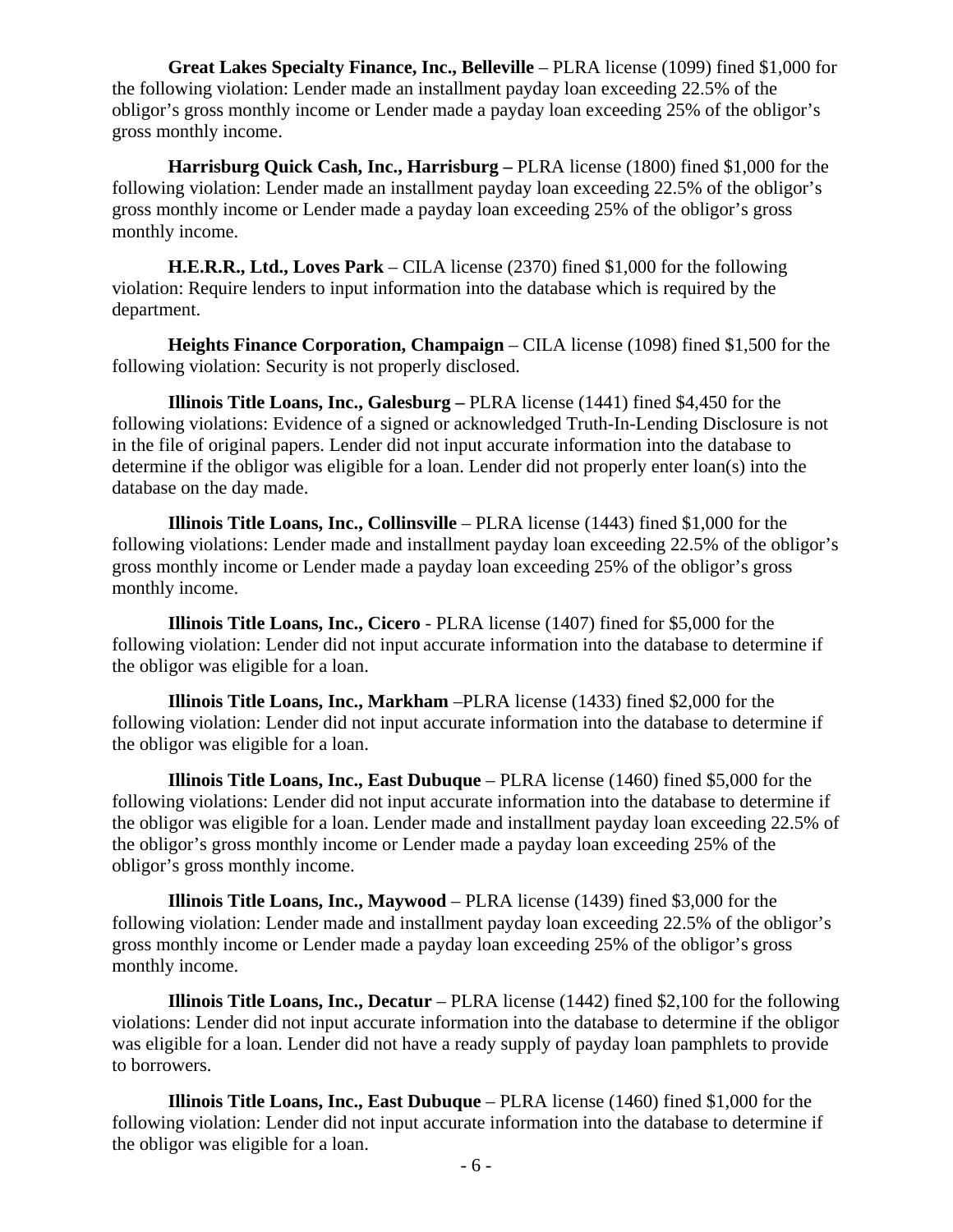**Illinois Title Loans, Inc., Kankakee** – CILA license (1369) fined \$2,000 for the following violation: Lender did not input accurate information into the database to determine if the obligor was eligible for a loan.

**Illinois Title Loans, Inc., East Dubuque –** CILA license (1814) fined \$5,000 for the following violations: Title-secured loan is not fully amortized or is not repayable in substantially equal and consecutive installments. Lender did not input accurate information into the database to determine if the obligor was eligible for a loan.

**Illinois Title Loans, Inc., Belleville** – CILA License (1977) fined \$1,000 for the following violation: Lender did not obtain any official documentation of the borrower's income before making a payday or title-secured loan.

**Illinois Title Loans, Inc., Loves Park** – CILA license (1434) fined \$1,525 for the following violations: Documentation is not in file to indicate lien was released or title was returned to borrower on a title-secured loan within 24 hours or 5 days if paid by check. Titlesecured lender did not obtain borrower's most recent income documentation available at the time the loan was made. Lender did not input accurate information into the database to determine if the obligor was eligible for a loan.

**Illinois Title Loans, Inc., East Dubuque** – CILA license (1814) fined \$9,325 for the following violations: Lender made a title-secured loan with a scheduled monthly payment exceeding 50% of the obligor's gross monthly income. Title-secured lender did not obtain borrower's most recent income documentation available at the time the loan was made. Lender did not input accurate information into the database to determine if the obligor was eligible for a loan.

**Illinois Title Loans, Inc., Arlington Heights –** CILA license (1837) fined \$7,075 for the following violations: Lender did not immediately take possession of the original title registered to the borrower(s) on the title-secured loan. Lender did not obtain any official documentation of the borrower's income before making a payday or title-secured loan.

**Illinois Title Loans, Inc., Chicago** – CILA license (1782) fined \$1,000 for the following violation: Lender did not obtain any official documentation of the borrower's income before making a payday or title-secured loan.

**Illinois Title Loans, Inc., Quincy –** CILA license (1773) fined \$1,000 for the following violation: Lender made a title-secured loan with a scheduled monthly payment exceeding 50% of the obligor's gross monthly income.

**Illinois Title Loans, Inc., Maywood** – CILA license (1772) fined \$2,400 for the following violation: The loan document or other legal instrument contains blanks. Evidence of a signed or acknowledged Truth-In-Lending Disclosure is not in the file of original papers. Lender did not input accurate information into the database to determine if the obligor was eligible for a loan.

**Illinois Title Loans, Inc., Galesburg** – CILA license (1370) fined \$1,800 for the following violation: Security is not properly disclosed. Lender made a title-secured loan with a scheduled monthly payment exceeding 50% of the obligor's gross monthly income. Title-secured lender did not obtain borrower's most recent income documentation available at the time the loan was made.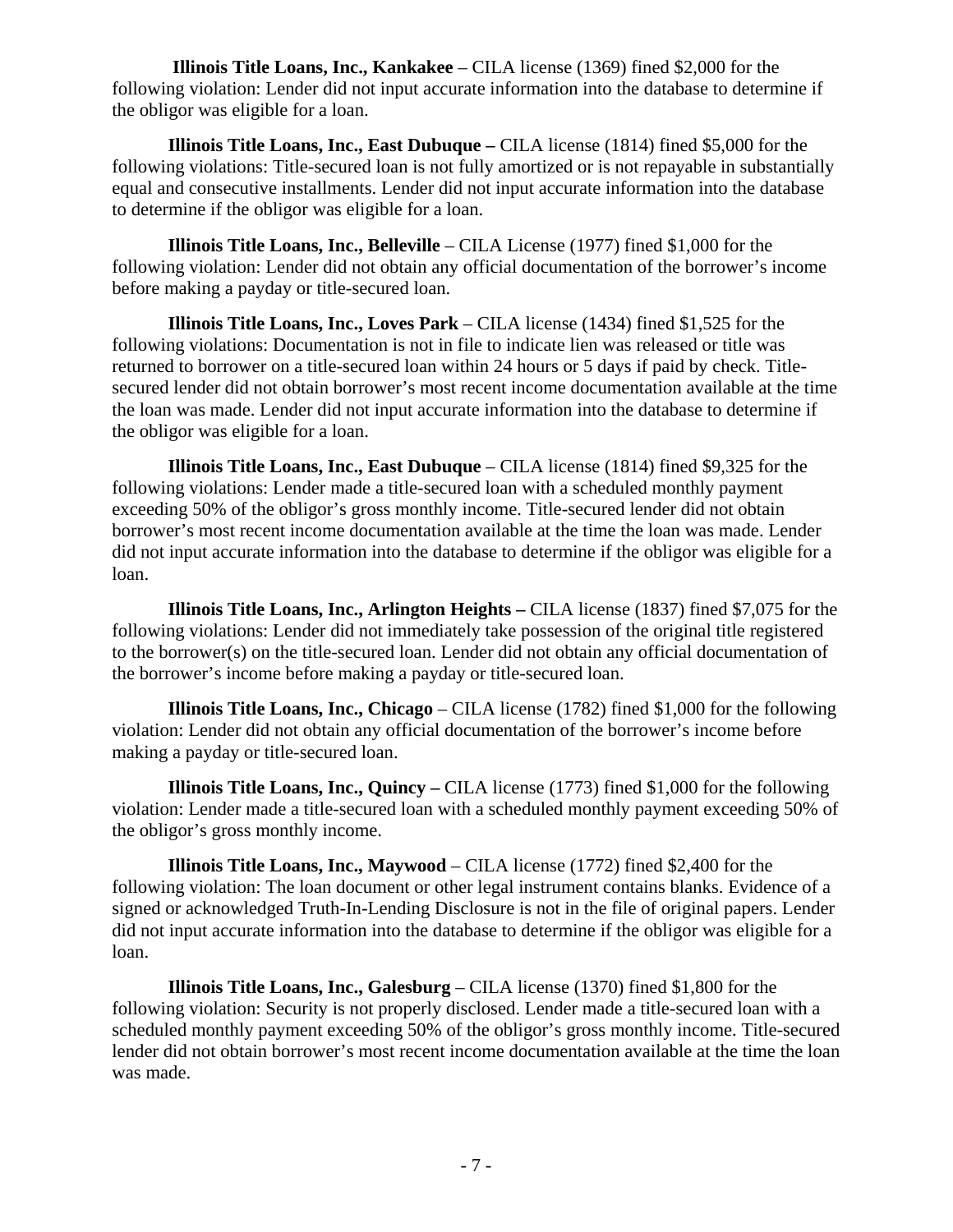**Illinois Title Loans, Inc., Champaign –** CILA license (1770) fined \$2,050 for the following violations: The loan document or other legal instrument contains blanks. Licensee did not dispose of collateral within 90 days or repossession. Lender did not obtain any official documentation of the borrower's income before making as payday or title-secured loan.

**Illinois Title Loans, Inc., Maywood** – CILA license (1772) fined \$1,350 for the following violations: Lender made a title-secured loan with a scheduled monthly payment exceeding 50% of the obligor's gross monthly income. Repossession file does not indicate a statement of final accounting containing the required information was sent to the borrower. Borrower's name is not present on the contract.

**Illinois UAC Corporation, Franklin Park** - SFA license (1368) fined for \$1,500 for the following violation: The Licensee is illegally taking the Power of Attorney.

**Illinois UAC Corporation, Joliet** - SFA license (1406) fined for \$1,500 for the following violation: The Licensee is illegally taking the Power of Attorney.

**JHG Management, Inc., Waukegan** – CILA license (3520) fined \$9,850 for the following violations: The loan Contract does not state the interest rate, agreed upon by the licensee and the borrower, which the licensee charges, contracts for, and receives upon the principal amount. Title-secured loan is not fully amortized or is not repayable in substantially equal and consecutive installments. Lender did not input accurate information into the database to determine if the obligor was eligible for a loan.

**Lighthouse Financial Group of IL, Inc., Norridge** – CILA license (1649) fined \$1,000 for the following violation: Improper Simple Interest calculations.

**Midwest Title Loans, Inc., Niles** – CILA license (3704) fined \$8,000 for the following violation: Lender made a title-secured loan with a scheduled monthly payment exceeding 50% of the obligor's gross monthly income.

**Midwest Title Loans, Inc., Grayville** – CILA license (3297) fined \$1,300 for the following violations: Lender did not input accurate information into the database to determine if the obligor was eligible for a loan. Lender did not enter into the database that the borrower's loan was paid in full or cancelled on the day the transaction was made.

**Midwest Title Loans, Inc., Bourbonnais** – CILA license (2611) fined \$4,600 for the following violations: Evidence of a signed or acknowledged Truth-In-Lending Disclosure is not in the file of original papers. Lender did not input accurate information into the database to determine if the obligor was eligible for a loan. Licensee did not properly update the state database with the required information on the day the transaction or event occurred.

**Midwest Title Loans, Inc., Aurora –** CILA license (3604) fined \$1,400 for the following violations: The loan document or other legal instrument contains blanks. Title-secured lender did not obtain borrower's most recent income documentation available at the time the loan was made. Lender did not input accurate information into the database to determine if the obligor was eligible for a loan.

**Midwest Title Loans, Inc., Burbank** – CILA License (3606) fined \$2,500 for the following violation: Title-secured lender did not obtain borrower's most recent income documentation available at the time the loan was made.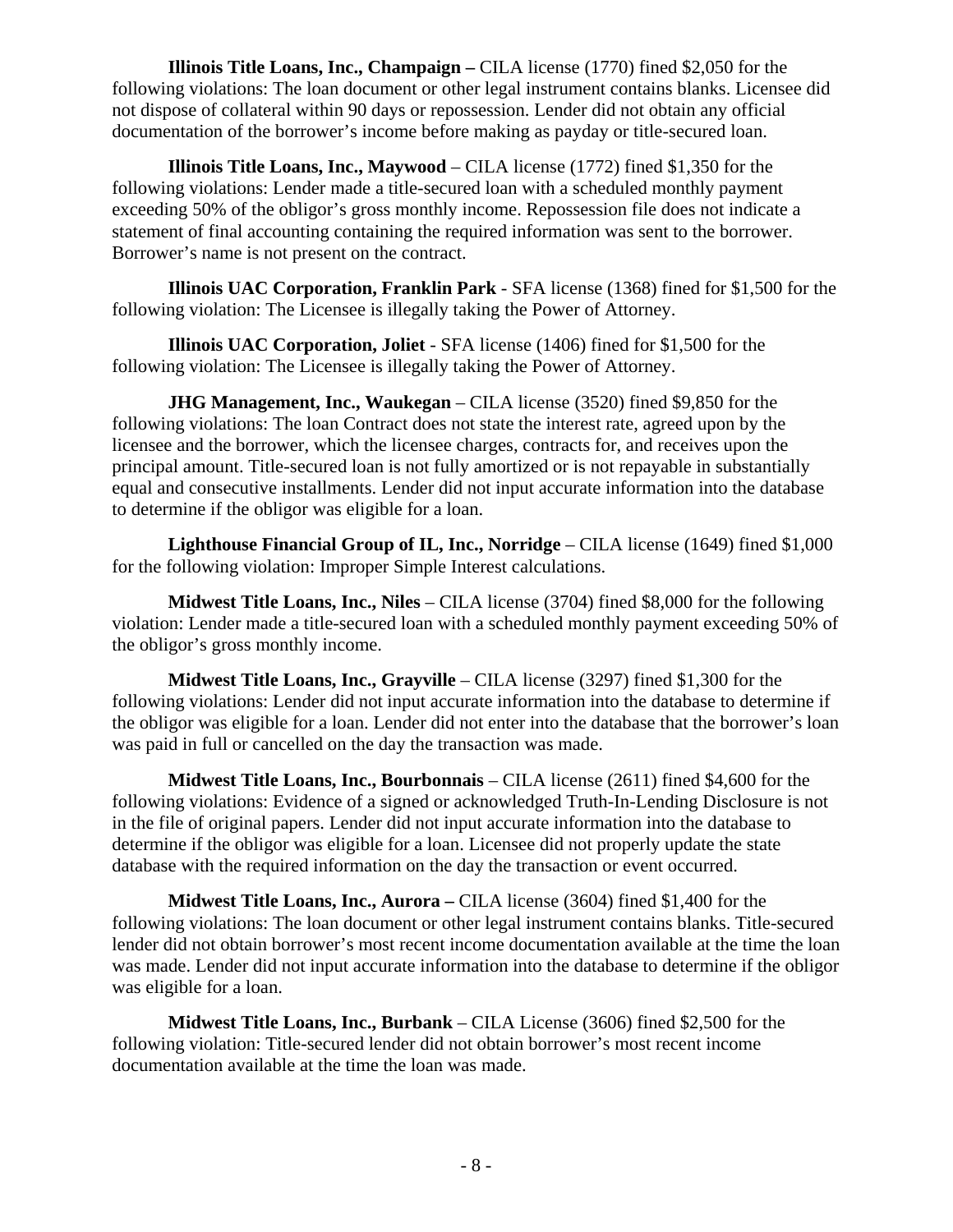**Midwest Title Loans, Inc., Danville** – CILA license (2612) fined \$12,950 for the following violations: Title-secured lender did not obtain borrower's most recent income documentation available at the time the loan was made. Lender did not input accurate information into the database to determine if the obligor was eligible for a loan. Lender did not enter into the database that the borrower's loan was paid in full or cancelled on the day the transaction was made.

**Midwest Title Loans, Inc., Hanover Park** – CILA license (3733) fined \$3,000 for the following violation: Lender did not input accurate information into the database to determine if the obligor was eligible for a loan.

**Midwest Title Loans, Inc., Lansing –** CILA license (3602) fined \$2,150 for the following violations: Lender did not input accurate information into the database to determine if the obligor was eligible for a loan. Licensee did not properly update the state database with the required information on the day the transaction or event occurred.

**Midwest Title Loans, Inc., Mt. Vernon** – CILA license (3151) fined \$1,000 for the following violation: Lender did not obtain any official documentation of the borrower's income before making a payday or title-secured loan.

**Midwest Title Loans, Inc., Peoria** – CILA license (2177) fined \$1,000 for the following violation: Lender did not input accurate information into the database to determine if the obligor was eligible for a loan.

**Midwest Title Loans, Inc., Harvey** – CILA license (1842) fined \$3,150 for the following violations: Lender did not input accurate information into the database to determine if the obligor was eligible for a loan. Security is not released.

**Midwest Title Loans, Inc., Summit** – CILA license (1843) fined \$3,750 for the following violations: Lender did not input accurate information into the database to determine if the obligor was eligible for a loan. Lender did not obtain any official documentation of the borrower's income before making a payday or title-secured loan. File does not contain evidence of a contract signed or acknowledged by the borrower.

**Midwest Title Loans, Inc., Cicero** – CILA license (1800) fined \$1,300 for the following violations: Lender did not immediately take possession of the original title registered to the borrower(s) on the title-secured loan. Lender did not obtain any official documentation of the borrower's income before making a payday or title-secured loan. Licensee did not properly update the state database with the required information on the day the transaction or event occurred.

**National Credit Adjusters, LLC, Hutchinson** – PLRA license (1660) fined \$10,000 for the following violation: Lender engaged in unfair, deceptive, or fraudulent practices in the making or collecting of a payday loan.

**Nationwide Installment Services, LLC, Chicago** – SFA license (1425) fined \$2,000 for the following violation: Licensee did not maintain a positive net worth of a minimum of \$30,000.

**Personal Finance Company, LLC, Champaign –** CILA license (137) fined \$1,500 for the following violation: Security is not properly disclosed.

**Preferred Capital Funding of Illinois, LLC, Chicago – CILA license (3575) fined** \$1,350 for the following violation: The annual percentage rate is not accurately disclosed.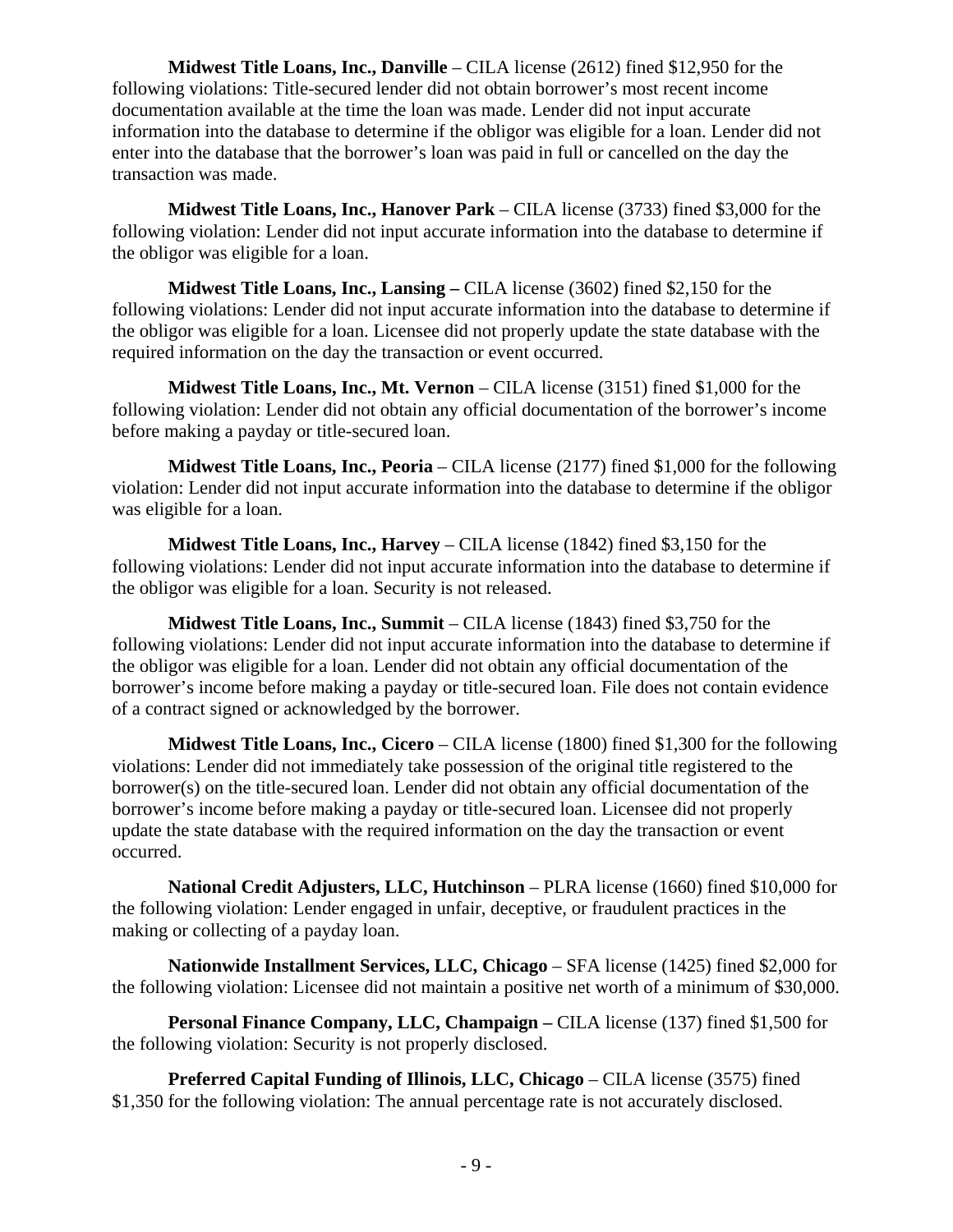**Progress Financial Corporation, Chicago** – CILA license (3684) fined \$10,000 for the following violations: Small consumer loan is not fully amortized or is not repayable in substantially equal installments. Lender made a small consumer loan to a consumer for which the total of all payments to be made in any month on the loan exceeds 22.5% of the consumer's gross monthly income.

**QC Financial Services, Inc., Champaign** – PLRA license (1500) fined \$1,000 for the following violation: Installment Payday loan is not fully amortized or is not repayable insubstantially equal and consecutive installments.

**QC Financial Services, Inc., Chicago Heights –** PLRA license (1499) fined \$1,150 for the following violations: File does not contain evidence of a Wage Assignment signed by the wage earner. File does not contain evidence of a contract signed or acknowledged by the borrower.

**QC Financial Services, Inc., Cahokia**– PLRA license (1253) fined \$10,000 for the following violation: Installment Payday loan is not fully amortized or is not repayable insubstantially equal and consecutive installments.

**QC Financial Services, Inc., Fairview Heights** – PLRA license (1252) fined \$5,000 for the following violation: Installment Payday loan is not fully amortized or is not repayable insubstantially equal and consecutive installments.

**QC Financial Services, Inc., Joliet** – PLRA license (1258) fined \$2,500 for the following violations: Security is not properly disclosed. Lender made and installment payday loan exceeding 22.5% of the obligor's gross monthly income or Lender made a payday loan exceeding 25% of the obligor's gross monthly income.

**QC Financial Services, Inc., Chicago** – PLRA license (1256) fined \$1,000 for the following violations: Lender made and installment payday loan exceeding 22.5% of the obligor's gross monthly income or Lender made a payday loan exceeding 25% of the obligor's gross monthly income.

**Quick Cash of Illinois, Inc., Waterloo** – CILA license (2778) fined \$10,000 for the following violation: Title-secured loan is not repayable in weekly, bi-weekly, semi-monthly, or monthly installments.

**Santander Consumer USA, Inc., Dallas, TX** – CILA license (3437) fined \$4,650 for the following violations: The loan document or other legal instrument contains blanks. Evidence of a signed or acknowledged Truth-In-Lending Disclosure is not in the file of original papers. File does not contain evidence of a contract signed or acknowledged by the borrower.

**SFC of Illinois, L.P., Harrisburg** – CILA license (2417) fined \$1,000 for the following violation: Lender made a small consumer loan to a consumer for which the total of all payments to be made in any month on the loan exceeds 22.5% of the consumer's gross monthly income.

**SFC of Illinois, L.P., Du Quoin** – CILA license (2477) fined \$2,250 for the following violations: The Lender did not obtain borrower's most recent income documentation available at the time the loan was made. Lender did not obtain any official documentation of the borrower's income before making a Small consumer loan.

**SFC of Illinois, L.P., Granite City** – CILA license (2976) fined \$1,000 for the following violation: Lender did not accurately input borrower's gross monthly income into the database for a small consumer loan.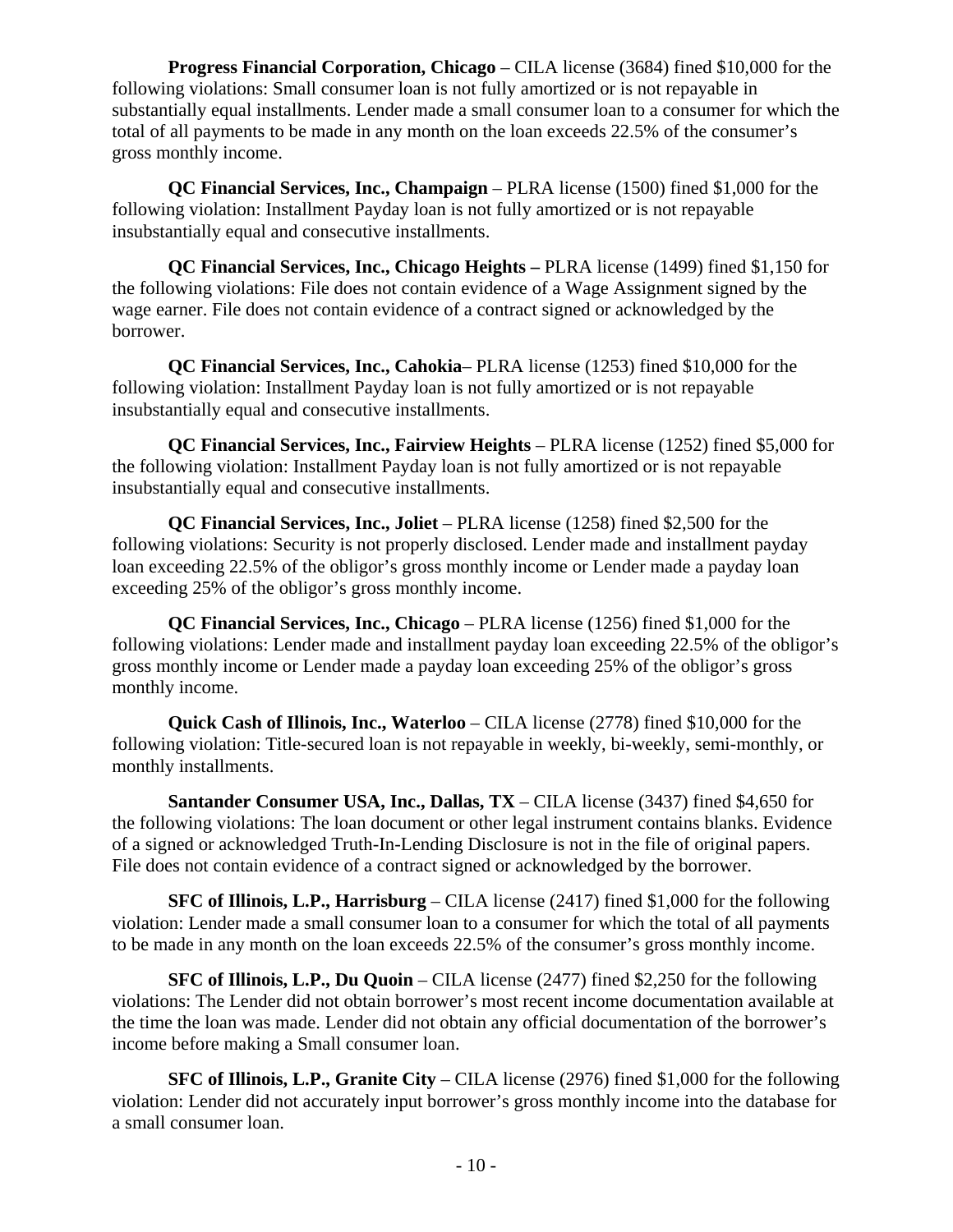**SFC of Illinois, L.P., Rantoul** – CILA license (2406) fined \$ 9,000 for the following violations: Lender did not obtain any official documentation of the borrower's income before making a Small consumer loan. Lender made a small consumer loan to a consumer for which the total of all payments to be made in any month on the loan exceeds 22.5% of the consumer's gross monthly income. Lender did not accurately input borrower's gross monthly income into the database for a small consumer loan.

**Short Term Loans, LLC, Des Plaines** – PLRA license (1388) fined \$1,000 for the following violation: Lender made and installment payday loan exceeding 22.5% of the obligor's gross monthly income or Lender made a payday loan exceeding 25% of the obligor's gross monthly income.

**SMP Advance funding, LLC, Rosemont** – CILA license (2993) fined \$2,500 for the following violation: Interest or account handling charge rebate is insufficient.

**Springfield Acceptance Corp, Springfield** – SFA license (1183) fined \$1,350 for the following violations: Security is not properly disclosed. Repossession file does not contain a copy of the condition of collateral at the time of repossession.

**Springleaf Financial Services, Inc., Evansville, IN** – SFA license (1188) fined \$1,075 for the following violations: A legal instrument taken in connection with the loan does not bear the loan/transaction number. File does not contain evidence of a contract signed or acknowledged by the borrower.

**Springleaf Financial Services, Inc., Bloomington** – CILA license (983) fined \$ 1,300 for the following violations: All payments are not credited on the account card as of the date received. File does not contain evidence of a contract signed or acknowledged by the borrower. Security is not released.

**Springleaf Financial Services, Inc. Chicago** – CILA license (246) fined \$1,150 for the following violations: Licensee moved without 10 day notice or the applicable preapproval from the Director. Improper simple interest calculations.

**Springleaf Financial Services, Inc., Villa Park –** CILA license (111) fined \$1,000 for the following violations: The loan document or other legal instrument contains blanks. Security is not properly disclosed. Security is not released.

**Springleaf Financial Services, Inc., Danville** – CILA license (867) fined \$1,000 for the following violation: File does not contain evidence of a contract signed or acknowledged by the borrower.

**St. Armands Services, 7301 Mission Road, Ste. 318, Prairie Village, KS, 66208 –**  (unlicensed) ordered to cease & desist unlicensed lending activities with Illinois consumers.

**State Finance Co., Marion** - CILA license (2606) fined for \$1,000 for the following violation: Lender did not obtain any official documentation of the borrower's income before making a Small consumer loan.

**Sun Cash of Wisconsin, LLC, Chicago** –PLRA license (1809) fined \$4,150 for the following violations: Security is not properly disclosed. Lender did not input accurate information into the database to determine if the obligor was eligible for a loan.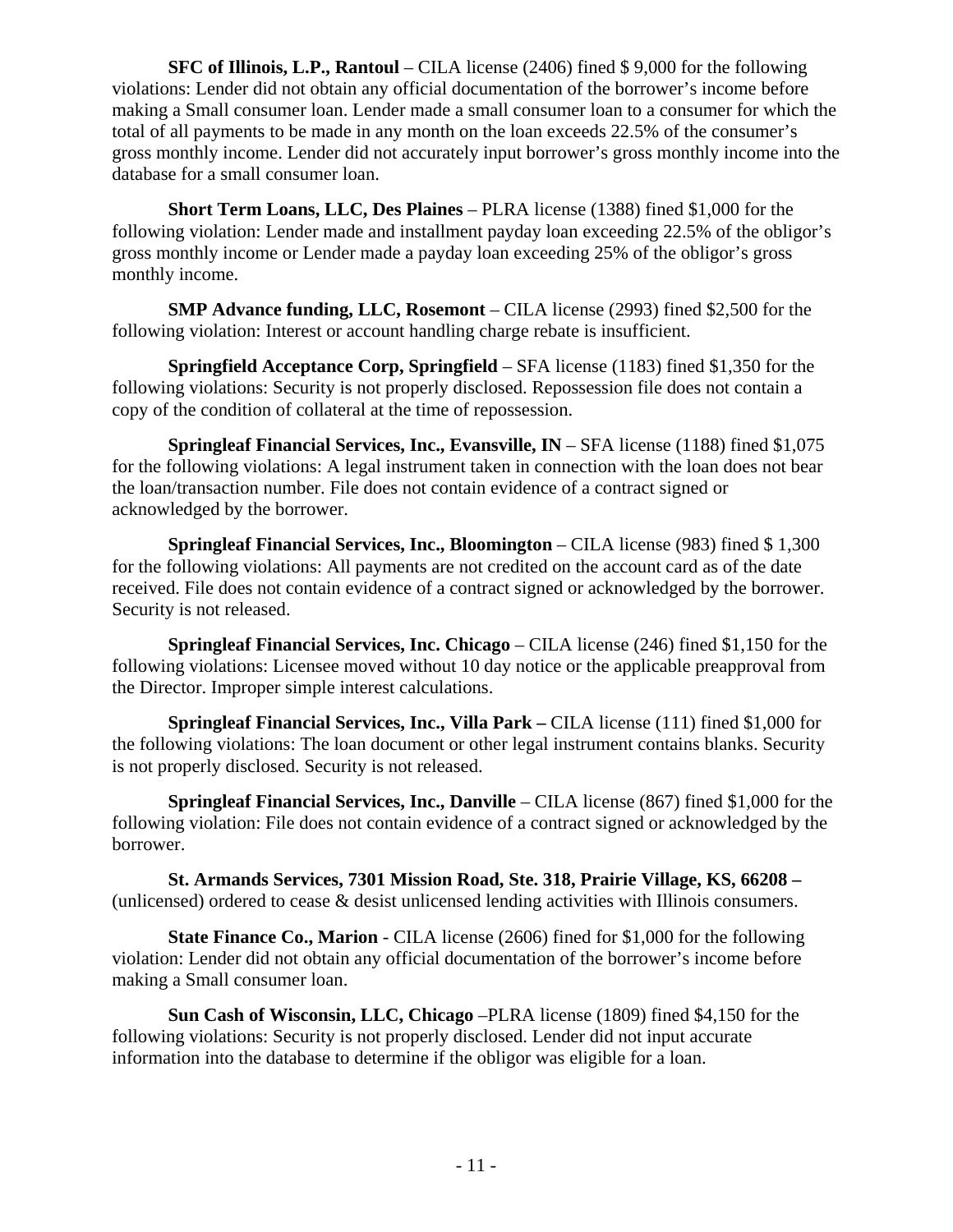**Sun Loan Company Illinois No. 2, Inc., Mattoon** – CILA license (1260) fined \$25,000 for the following violations: Licensee did not properly update the state database with the required information within 90 days of when the events occurred. Lender did not accurately input borrower's gross monthly income into the database for a small consumer loan.

**Sun Loan Company Illinois No. 2, Inc., Danville** – CILA license (1300) fined \$24,025 for the following violations: Lender did not obtain any official documentation of the borrower's income before making a Small consumer loan. Licensee did not properly update the state database with the required information within 90 days of when the events occurred. Lender did not accurately input borrower's gross monthly income into the database for a small consumer loan.

**Sun Loan Company No. 2, Inc., Mount Vernon** – CILA license (1203) fined \$2,325 for the following violations: Lender accepted post-dated check(s) for a Small consumer loan. The Lender did not obtain borrower's most recent income documentation available at the time the loan was made. Lender did not obtain any official documentation of the borrower's income before making a Small consumer loan.

**Sun Loan Company No. 2, Inc., Anna –** CILA license (3276) fined \$1,250 for the following violations: The Lender did not obtain borrower's most recent income documentation available at the time the loan was made. Lender did not obtain any official documentation of the borrower's income before making a Small consumer loan.

**Sun Loan Company No. 2, Inc., Decatur** – CILA license (2296) fined \$4,250 for the following violations: Interest or account handling charge rebate is insufficient. Lender did not obtain any official documentation of the borrower's income before making a Small consumer loan. Lender did not accurately input the borrower's gross monthly income into the database for a small consumer loan.

**The Banquet Financial, LLC, Elgin** - CILA license (3584) fined for \$1,050 for the following violations: The file of original papers for the loan are not properly maintained. Incomplete, incorrect or improper disclosure of Itemization of amount financed.

**The Ehrlich Fund, LLC, Palos Park** –CILA license (3527) fined \$2,000 for the following violation: Licensee did not maintain a positive net worth of a minimum of \$30,000.

**Title Cash of Illinois, Inc., Peoria** – CILA license (3404) fined \$2,000 for the following violations: Lender did not input accurate information into the database to determine if the obligor was eligible for a loan. Lender did not properly enter loan(s) into the database on the day made.

**Title Cash Of Illinois, Inc., Mt. Vernon** – CILA license (3516) fined \$1,150 for the following violations: Improper simple interest calculations. Licensee did not send the borrower a notice of the Right to Redeem with all required information.

**Title Cash of Illinois, Inc., Herrin** – PLRA license (1851) fined \$1,000 for the following violation: Installment Payday loan is not fully amortized or is not repayable in substantially equal and consecutive installments.

**Title Cash of Illinois, Inc., Champaign –** PLRA license (1865) fined \$3,000 for the following violation: Lender did not input accurate information into the database to determine if the obligor was eligible for a loan.

**Title Cash of Illinois, Inc., Loves Park** – PLRA license (1864) fined \$2,000 for the following violation: Lender did not input accurate information into the database to determine if the obligor was eligible for a loan.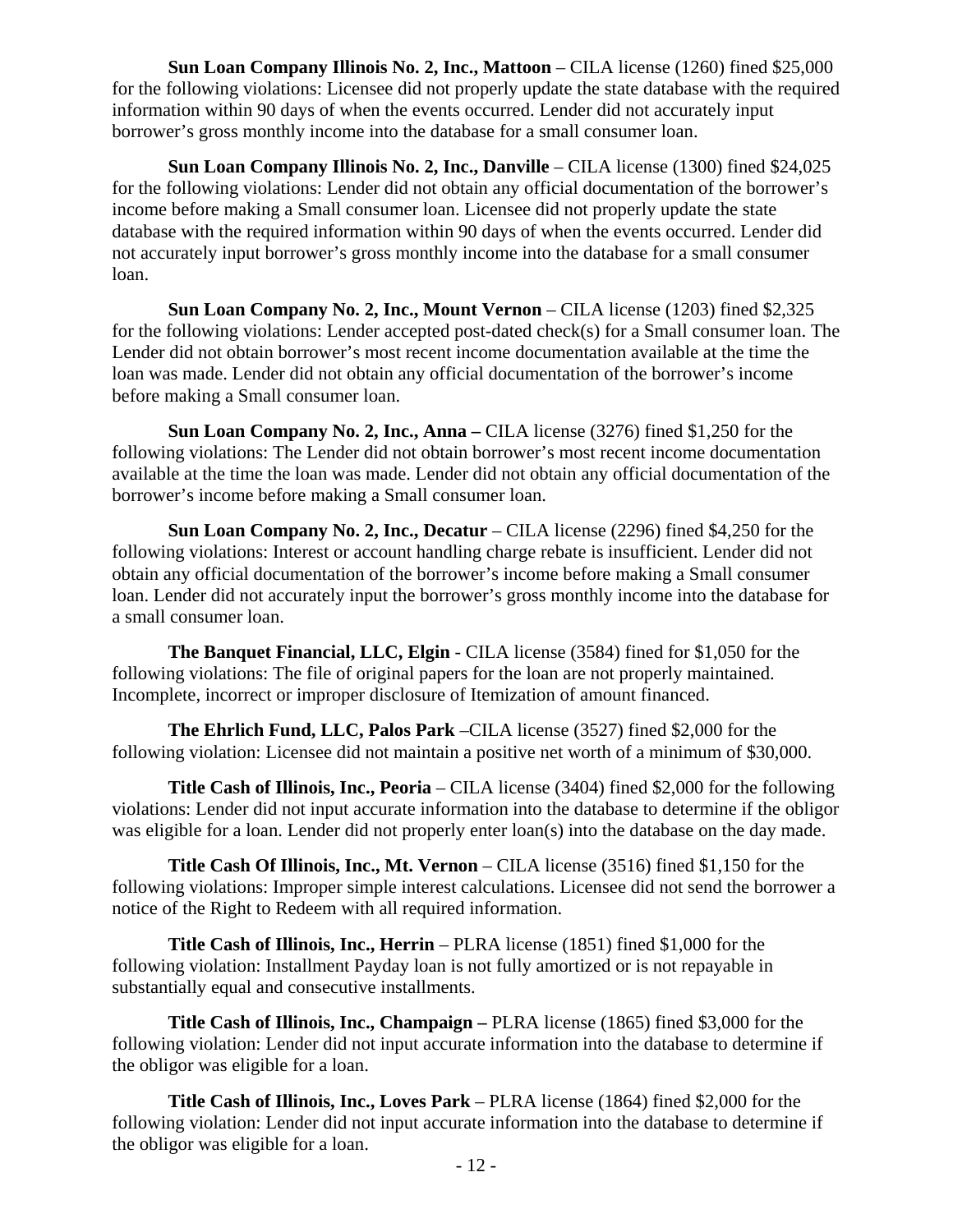**Title Cash of Illinois, Inc., Mt. Carmel** - PLRA license (1863) fined for \$1,000 for the following violation: Lender did not obtain any official documentation of the borrower's income before making a payday or title-secured loan.

**Title Lenders, Inc., Hanover Park** –CILA license (2198) fined \$1,075 for the following violations: Lender did not immediately take possession of the original title registered to the borrower(s) on the title-secured loan. Lender did not obtain any official documentation of the borrower's income before making a payday or title-secured loan.

**Title Lenders, Inc., Crystal Lake** – CILA license (2964) fined \$2,000 for the following violation: The loan contract does not state the interest rate, agreed upon by the licensee and the borrower, which the licensee charges, contracts for, and receives upon the principal amount.

**Title Lenders, Inc., Chicago** – PLRA license (1473) fined \$3,000 for the following violation: Lender did not input accurate information into the database to determine if the obligor was eligible for a loan.

**TitleMax of Illinois, Inc., Elmwood Park** – CILA license (3714) fined \$1,825 for the following violations: The loan document or other legal instrument contains blanks. Lender did not immediately take possession of the original title registered to the borrower(s) on the titlesecured loan. Lender did not input accurate information into the database to determine if the obligor was eligible for a loan.

**TitleMax of Illinois, Inc., Peoria –** CILA license (3241) fined \$2,150 for the following violations: The loan document or other legal instrument contains blanks. Repossession file does not contain signed receipts showing the collateral purchased, the amount paid and the name of the obligor. Licensee did not properly update the state database with the required information on the day the transaction or event occurred.

**TitleMax of Illinois, Inc., Wood River** – CILA license (3252) fined \$1,000 for the following violation: Lender did not verify that the loan was permissible.

**TitleMax of Illinois, Inc., Blue Island** - CILA license (3723) fined for \$1,000 for the following violation: Lender did not input accurate information into the database to determine if the obligor was eligible for a loan.

**TitleMax of Illinois, Inc., Oak Lawn** – CILA license (3754) fined \$1,200 for the following violations: Licensee did not deliver or mail to the borrower an affidavit of defense. Repossession file does not contain signed receipts showing the collateral purchased, the amount paid and the name of the obligor. Lender did not input accurate information into the database to determine if the obligor was eligible for a loan.

**TitleMax of Illinois, Inc., Champaign** – CILA license (3601) fined \$2,000 for the following violation: Lender did not obtain any official documentation of the borrower's income before making a payday or title-secured loan.

**TitleMax of Illinois, Inc., Champaign** – CILA license (3305) fined \$7,000 for the following violation: A title-secured lender made an additional loan to a borrower who had an outstanding title-secured loan within the preceding 15 days.

**TitleMax of Illinois, Inc., Fairview Heights** – CILA license (3249) fined \$1,000 for the following violation: Lender made a title-secured loan with a scheduled monthly payment exceeding 50% of the obligor's gross monthly income.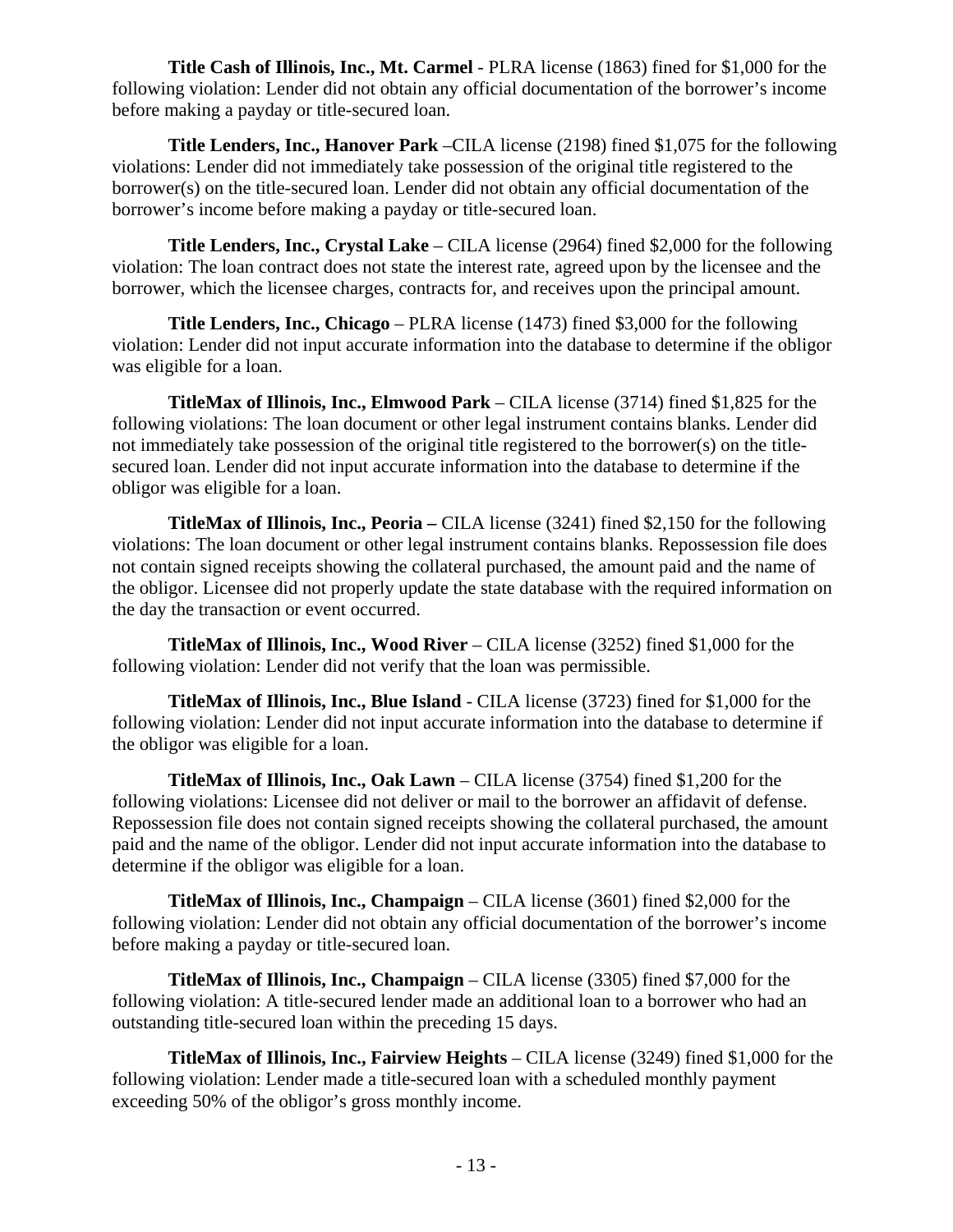**TitleMax of Illinois, Inc., Plainfield –** CILA license (3758) fined \$3,250 for the following violations: Lender did not input accurate information into the database to determine if the obligor was eligible for a loan. Licensee did not properly update the state database with the required information on the day the transaction or event occurred.

**TitleMax of Illinois, Inc., East Peoria** – CILA License (3251) fined \$2,000 for the following violations: A title-secured lender made an additional loan to a borrower who had an outstanding title-secured loan within the preceding 15 days. Lender did not obtain any official documentation of the borrower's income before making a payday or title-secured loan.

**TitleMax of Illinois, Inc., Cahokia** – CILA license (3289) fined \$1,000 for the following violation: Lender made a title-secured loan with a scheduled monthly payment exceeding 50% of the obligor's gross monthly income.

**TitleMax of Illinois, Inc., Belleville** – CILA license (3302) fined \$1,150 for the following violations: Lender did not verify that the loan was permissible. Incomplete, incorrect or improper disclosure of Itemization of amount financed.

**Tower Loan of Illinois, LLC, Springfield –** CILA license (3840) fined \$1,000 for the following violation: Lender refinanced Small consumer loan within 75 days from the date of the loan.

**Tri-State Financial Services, Inc., Orland Park** – CILA license (3569) fined \$2,000 for the following violation: Lender did not input accurate information into the database to determine if the obligor was eligible for a loan.

**Tri-State Financial Services, Inc., Calumet City** – CILA license (3565) fined \$3,000 for the following violation: Title-secured lender did not obtain borrower's most recent income documentation available at the time the loan was made. Lender did not input accurate information into the database to determine if the obligor was eligible for a loan.

**Tri-State Financial Services, Inc., Orland Park** – CILA license (1670) fined \$1,000 for the following violation: Lender did not input accurate information into the database to determine if the obligor was eligible for a loan.

**United Cash Express, Inc., Moline** – CILA license (2623) fined \$1,000 for the following violation: Lender did not input accurate information into the database to determine if the obligor was eligible for a loan.

**Vanderbilt Mortgage and Finance, Inc., Maryville –** SFA license (892) fined \$3,550 for the following violations: The loan document or other legal instrument contains blanks. The licensee is illegally taking the Power of Attorney. Licensee did not deliver or mail to the borrower an affidavit of defense.

**Vantage Finance, LLC, Omaha, NE** – SFA License (1380) fined \$1,500 for the following violation: The loan document or other legal instrument contains blanks.

**Wise Finance of Springfield, LLC, Springfield** – CILA license (3419) fined \$3,000 for the following violation: Lender did not accurately input borrower's gross monthly income into the database for a small consumer loan.

**World Finance Corporation of Illinois, Mt. Vernon** – CILA license (3405) fined \$1,000 for the following violation: Lender made a small consumer loan to a consumer for which the total of all payments to be made in any month on the loan exceeds 22.5% of the consumer's gross monthly income.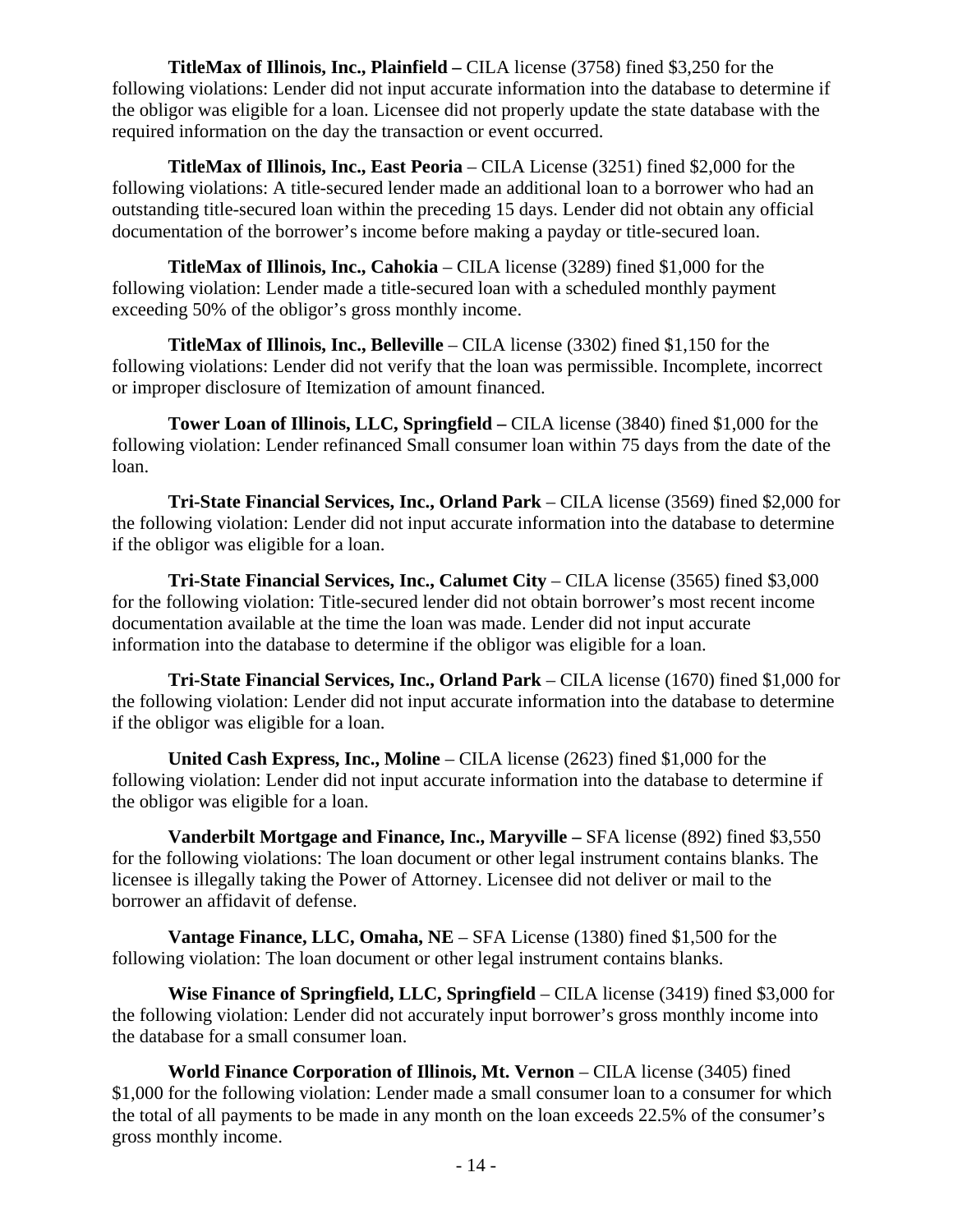**World Finance Corporation of Illinois, DeKalb –** CILA license (3281) fined \$4,000 for the following violations: Lender did not obtain any official documentation of the borrower's income before making a Small consumer loan. Lender did not accurately input borrower's gross monthly income into the database for a small consumer loan.

**World Finance Corporation of Illinois, Normal** – CILA license (3283) fined \$1,000 for the following violation: Lender did not accurately input borrower's gross monthly income into the database for a small consumer loan.

**World Finance Corporation of Illinois, Belvidere** – CILA license (3744) fined \$4,600 for the following violations: Security is not properly disclosed. Lender did not obtain any official documentation of the borrower's income before making a Small consumer loan. Lender did not accurately input borrower's gross monthly income into the database for a small consumer loan.

**World Finance Corporation of Illinois, Benton** – CILA license (3668) fined \$3,000 for the following violation: Lender did not obtain any official documentation of the borrower's income before making a Small consumer loan.

**World Finance Corporation of Illinois, Bourbonnais** – CILA license (3740) fined \$1,000 for the following violation: File does not contain evidence of a contract signed or acknowledged by the borrower.

**World Finance Corporation of Illinois, Waukegan –** CILA license (3712) fined \$2,300 for the following violations: Security is not properly disclosed. Lender did not accurately input borrower's gross monthly income into the database for a small consumer loan.

**World Finance Corporation of Illinois, Chester** – CILA License (1316) fined \$1,000 for the following violation: Lender made a small consumer loan to a consumer for which the total of all payments to be made in any month on the loan exceeds 22.5% of the consumer's gross monthly income.

**World Finance Corporation of Illinois, Chester – CILA License (1316) fined \$1,000** for the following violation: Lender made a small consumer loan to a consumer for which the total of all payments to be made in any month on the loan exceeds 22.5% of the consumer's gross monthly income.

**World Finance Corporation of Illinois, Mattoon** – CILA license (1321) fined \$5,000 for the following violation: Lender did not accurately input borrower's gross monthly income into the database for a small consumer loan.

**World Finance Corporation of Illinois, Marion –** CILA license (1246) fined \$1,000 for the following violation: Lender made a small consumer loan to a consumer for which the total of all payments to be made in any month on the loan exceeds 22.5% of the consumer's gross monthly income.

**World Finance Corporation of Illinois, Danville** – CILA license (1764) fined \$6,000 for the following violation: Lender did not accurately input borrower's gross monthly income into the database for a small consumer loan.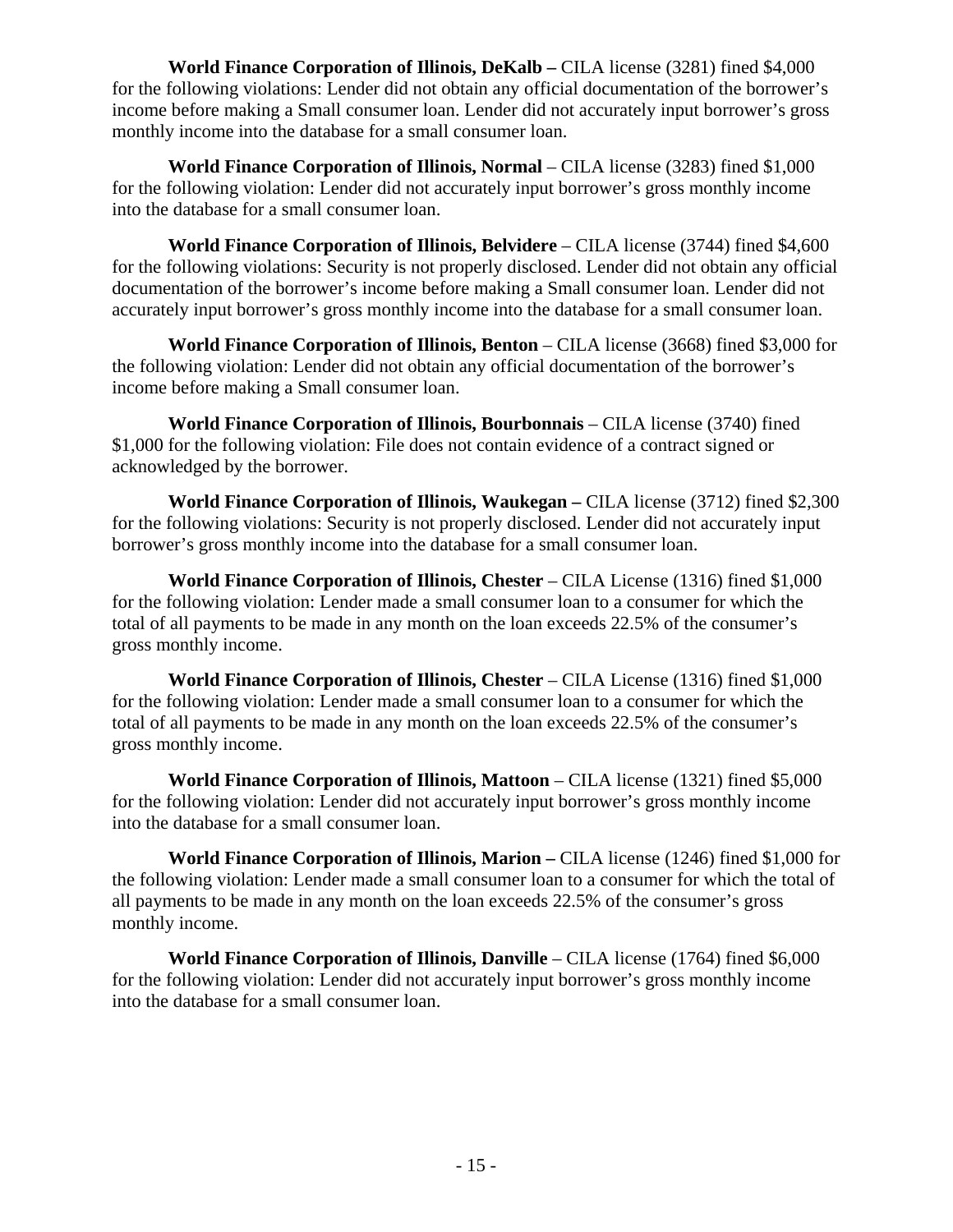# **Professional Regulation**

#### **ACCOUNTANT**

**Kevin Williams, Mount Carmel** – certified public accountant license (239-020157) revoked and fined \$40,000 for pleading guilty to one count of money laundering and one count of wire fraud.

#### **APPRAISER**

**John Vassen, Belleville** – certified real estate appraiser license (553-001224) revoked after a conviction of a violation of Title 15 USC 1 (Sherman Antitrust Act) in the United Stated District Court, Southern District of Illinois, under case number 3:13-cr-30221-DRH-1.

**Rosa Howard, Lansing** – certified residential real estate appraiser license (556-001994) reprimanded and required to take the 30-hour basic appraisal principles course within six months for submitting a misleading appraisal report.

**Steve Jennings, Springfield** – certified residential real estate appraiser license (556- 002222) indefinitely suspended for a minimum of one year for submitting multiple misleading appraisal reports that contained significant errors.

**Kevin Burns, Frankfort** – real estate trainee appraiser license (557-000664) placed in refuse to renew status due to his previous criminal conviction.

#### **BARBER, COSMETOLOGY, ESTHETICS AND NAIL TECHNOLOGY**

**Erik Echevarria, Waukegan** – barber license (006-064329) automatically, indefinitely suspended based on violation of probation.

**Bradley Favors**, **Rockford** – barber license (006-064305) automatically, indefinitely suspended based on a violation of probation.

**Jessica Pizano, Moline** – barber license (006-059681) automatically, indefinitely suspended based on violation of probation.

**Julius White, Springfield** – barber license (006-063929) suspended for being more than 30 days delinquent in payment of child support.

**Dana Adams, Iola** – cosmetology license (011-248841) reprimanded and must complete continuing education hours that were deficient and fined \$290 for failure to complete the continuing education requirement for renewal.

**Samantha Aldridge, Braidwood** – cosmetology license (011-274847) reprimanded and must complete continuing education hours that were deficient and fined \$230 for failure to complete the continuing education requirement for renewal.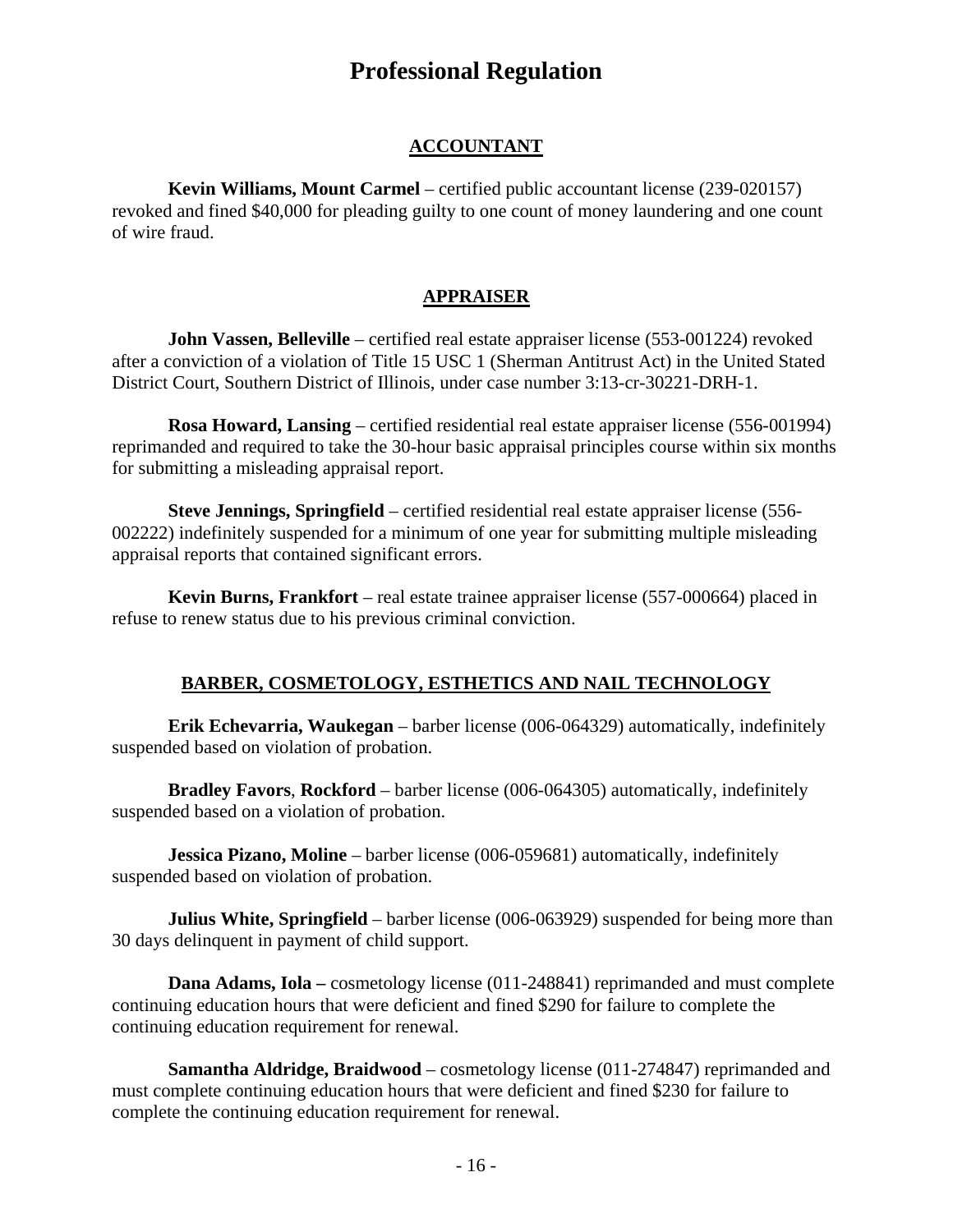**Mary Alexakos, Park Ridge –** cosmetology license (011-233683) reprimanded and must complete continuing education hours that were deficient and fined \$290 for failure to complete the continuing education requirement for renewal.

**Mary Allegrini, Bartlett –** cosmetology license **(**011-221206) reprimanded and must complete continuing education hours that were deficient and fined \$220 for failure to complete the continuing education requirement for renewal.

**Pamela Bail, Mulkeytown** – cosmetology license (011-242752) reprimanded and must complete continuing education hours that were deficient and fined \$220 for failure to complete the continuing education requirement for renewal.

**Sherdenia Barbary, Rockford** – cosmetology license (011-260990) reprimanded and must complete continuing education hours that were deficient and fined \$290 for failure to complete the continuing education requirement for renewal.

**Mi Young Bek, Glenview** – cosmetology license (011-243277) reprimanded and must complete continuing education hours that were deficient and fined \$290 for failure to complete the continuing education requirement for renewal.

**Terra Berlin, Quincy** – cosmetology license (011-267406) reprimanded and must complete continuing education hours that were deficient and fined \$220 for failure to complete the continuing education requirement for renewal.

**Shelley Boelens, Polo –** cosmetology license (011-250375) reprimanded and must complete continuing education hours that were deficient and fined \$290 for failure to complete the continuing education requirement for renewal.

**Matthew Bourque, Chicago** – cosmetology license (011-273202) reprimanded and must complete continuing education hours that were deficient and fined \$270 for failure to complete the continuing education requirement for renewal.

**Geraldine Brown, Posen** – cosmetology license (011-249228) reprimanded and must complete continuing education hours that were deficient and fined \$210 for failure to complete the continuing education requirement for renewal.

**Charlene Calderone, Fox Lake** – cosmetology license (011-236912) reprimanded and must complete continuing education hours that were deficient and fined \$200 for failure to complete the continuing education requirement for renewal.

**Kelly Conour, Lovingston** – cosmetology license (011-261736) reprimanded and must complete continuing education hours that were deficient and fined \$230 for failure to complete the continuing education requirement for renewal.

**Veronica Debellis-Lopez, Addison** – cosmetology license (011-228909) reprimanded and must complete continuing education hours that were deficient and fined \$220 for failure to complete the continuing education requirement for renewal.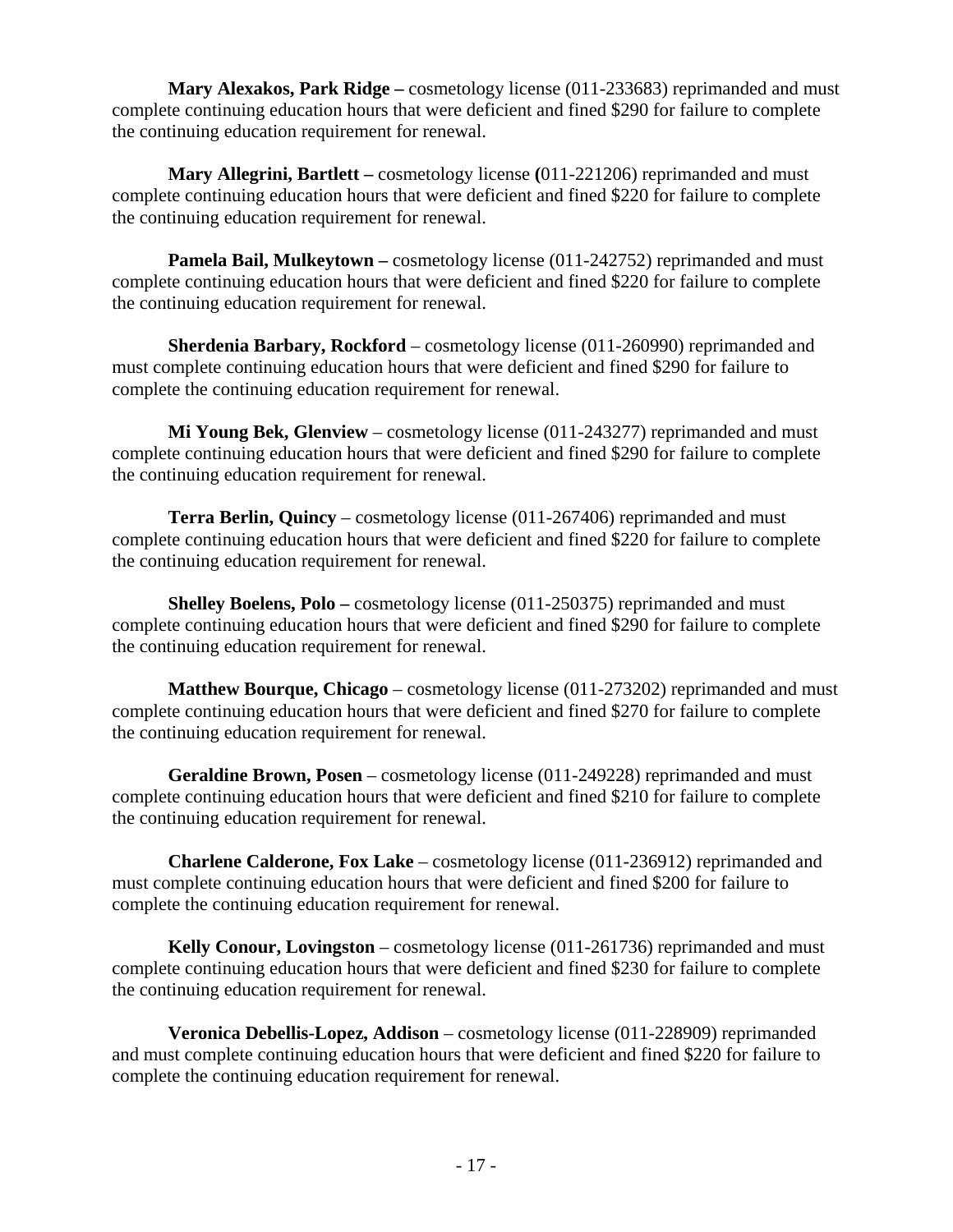**Thomas Donajkowski, Chicago** – cosmetology license (011-245733) reprimanded and must complete continuing education hours that were deficient and fined \$290 for failure to complete the continuing education requirement for renewal.

**Lisa Duschene, Tinley Park –** cosmetology license (011-283895) reprimanded and must complete continuing education hours that were deficient and fined \$240 for failure to complete the continuing education requirement for renewal.

**Melinda Easterberg, Lindenhurst** – cosmetology license (011-225199) reprimanded and must complete continuing education hours that were deficient and fined \$230 for failure to complete the continuing education requirement for renewal.

**Courtney Engel, Gurnee** – cosmetology license (011-274203) reprimanded and must complete continuing education hours that were deficient and fined \$230 for failure to complete the continuing education requirement for renewal.

**Alma Estrada, Arlington Heights –** cosmetology license (011-269097) reprimanded and must complete continuing education hours that were deficient and fined \$290 for failure to complete the continuing education requirement for renewal.

**Christina Farris, Odell** – cosmetology license (011-219225) reprimanded and must complete continuing education hours that were deficient and fined \$290 for failure to complete the continuing education requirement for renewal.

**Angela Fieberg, Chicago –** cosmetology license (011-223001) reprimanded and must complete continuing education hours that were deficient and fined \$240 for failure to complete the continuing education requirement for renewal.

**Kelly First, Chicago –** cosmetology license (011-241712) reprimanded and must complete continuing education hours that were deficient and fined \$290 for failure to complete the continuing education requirement for renewal.

**Grace Frazier, Port Byron –** cosmetology license (011-282979) reprimanded and must complete continuing education hours that were deficient and fined \$290 for failure to complete the continuing education requirement for renewal.

**Gabriela Fuentes, Beach Park –** cosmetology license (011-277139) was reprimanded and must complete continuing education hours that were deficient and fined \$290 for failure to complete the continuing education requirement for renewal.

**Ilsse Gallegos, Park City** – cosmetology license (011-275659) reprimanded and must complete continuing education hours that were deficient and fined \$210 for failure to complete the continuing education requirement for renewal.

**Cheryl Garza, Lockport –** cosmetology license (011-258306) reprimanded and must complete continuing education hours that were deficient and fined \$210 for failure to complete the continuing education requirement for renewal.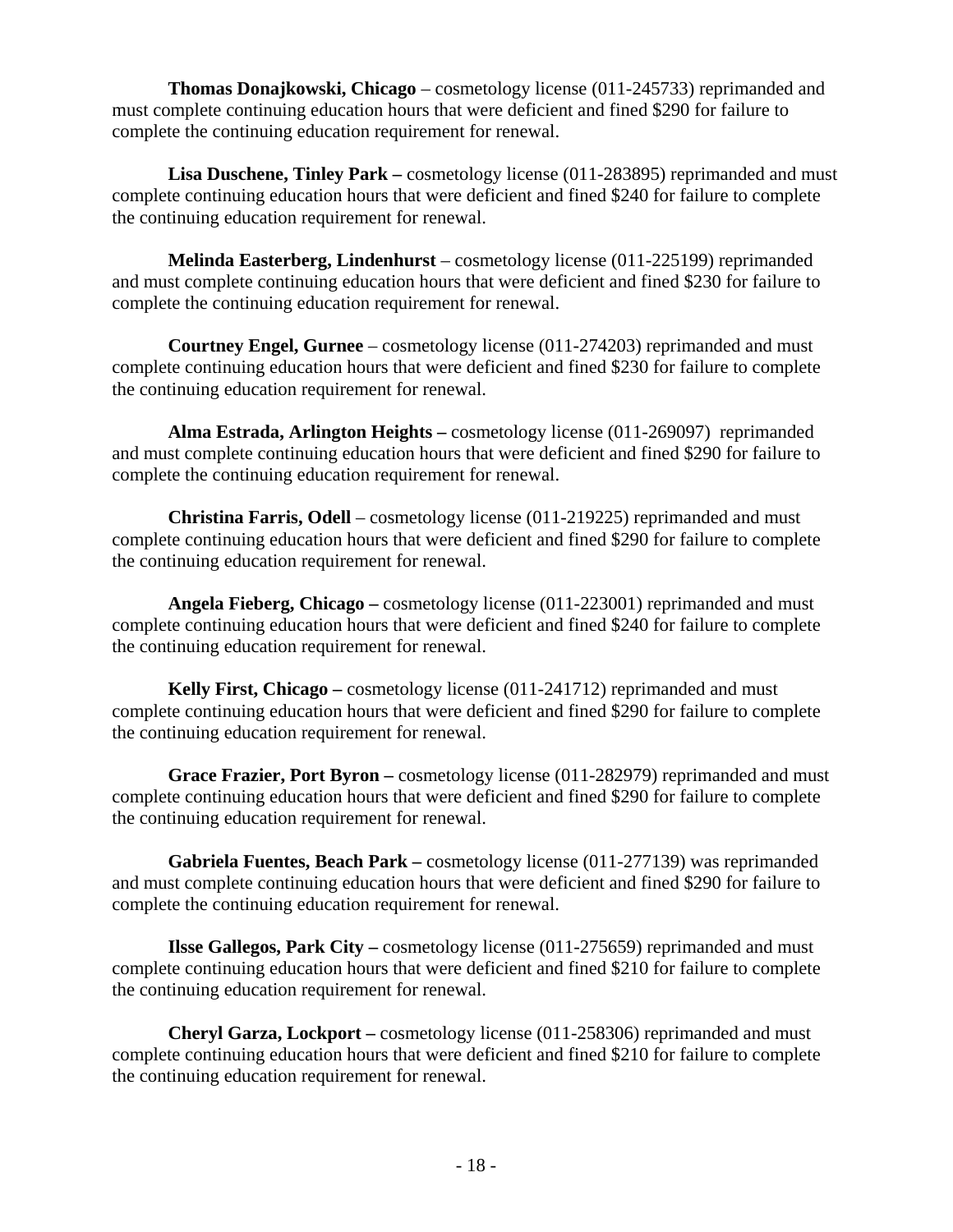**Andrea Glynn, Tinley Park –** cosmetology license (011-277551) reprimanded and must complete continuing education hours that were deficient and fined \$290 for failure to complete the continuing education requirement for renewal.

**Molly Gonzalez, Burbank –** cosmetology license (011-267822) reprimanded and must complete continuing education hours that were deficient and fined \$240 for failure to complete the continuing education requirement for renewal.

**Everlena Gregg, Rockford –** cosmetology license (011-264512) reprimanded and must complete continuing education hours that were deficient and fined \$210 for failure to complete the continuing education requirement for renewal.

**Alethea Guerrero, Normal –** cosmetology license (011-264432) reprimanded and must complete continuing education hours that were deficient and fined \$270 for failure to complete the continuing education requirement for renewal.

**Jessica Hashman, Springfield – cosmetology license (011-265136) reprimanded and** must complete continuing education hours that were deficient and fined \$250 for failure to complete the continuing education requirement for renewal.

**Hugo Hernandez, Rockford –** cosmetology license (011-276012) reprimanded and must complete continuing education hours that were deficient and fined \$220 for failure to complete the continuing education requirement for renewal.

**Orlando Hernandez, Chicago –** cosmetology license (011-271131) reprimanded and must complete continuing education hours that were deficient and fined \$290 for failure to complete the continuing education requirement for renewal.

**Cori Hilliard, Byron –** cosmetology license (011-226424) reprimanded and must complete continuing education hours that were deficient and fined \$290 for failure to complete the continuing education requirement for renewal.

**Particia Holt, Pickneyville** – cosmetology license (011-219360) reprimanded and must complete continuing education hours that were deficient and fined \$290 for failure to complete the continuing education requirement for renewal.

**Kelly Hoxie, Aurora –** cosmetology license (011-257926) reprimanded and must complete continuing education hours that were deficient and fined \$220 for failure to complete the continuing education requirement for renewal.

**Daiva Ilionyte, Chicago** – cosmetology license (011-252442) reprimanded and must complete continuing education hours that were deficient and fined \$290 for failure to complete the continuing education requirement for renewal.

**Amy Keller, Marengo** – cosmetology license (011-285106) reprimanded and must complete continuing education hours that were deficient and fined \$280 for failure to complete the continuing education requirement for renewal.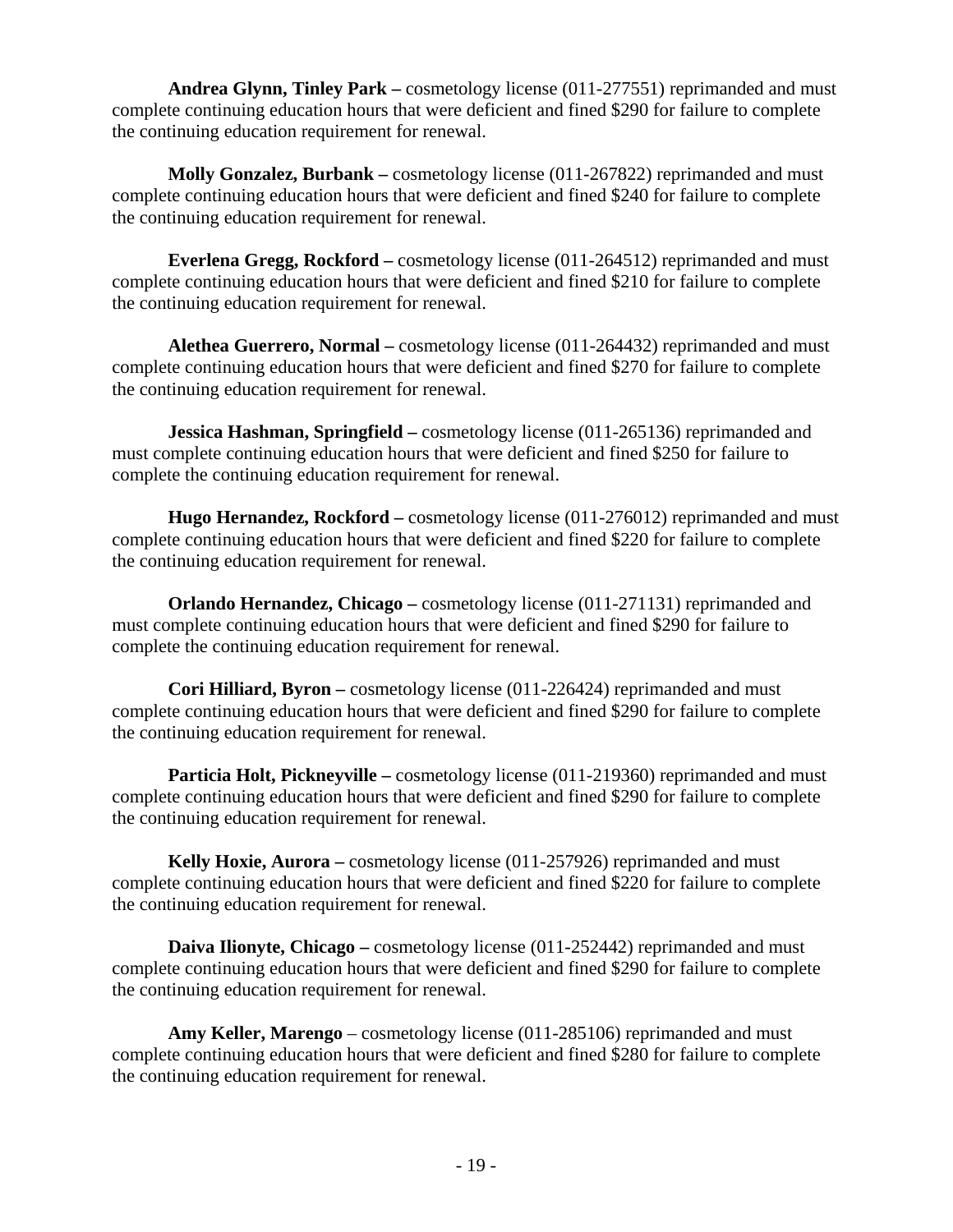**Valerie Kingen, Rutland** – cosmetology license (011-274780) reprimanded and must complete continuing education hours that were deficient and fined \$290 for failure to complete the continuing education requirement for renewal.

**Renata Klosowiak, Lake Forest** – cosmetology license (011-240745) reprimanded and must complete deficient continuing education and fined \$220 for failure to complete the continuing education requirement for renewal.

**Beatrice Kowalski, Norridge** – cosmetology license (011-229351) reprimanded and must complete deficient continuing education and fined \$290 for failure to complete the continuing education requirement for renewal.

**Annarita Lamphere, Elmhurst** – cosmetology license (011-257195) refused renewal and fined \$290 for failure to complete the continuing education requirement for renewal.

**Carrie Lavelle, Orland Park** – cosmetology license (011-271348) reprimanded and must complete continuing education hours that were deficient and fined \$210 for failure to complete the continuing education requirement for renewal.

**Julia Lembcke, Riverside** – cosmetology license (011-251254) reprimanded and must complete continuing education hours that were deficient and fined \$290 for failure to complete the continuing education requirement for renewal.

**Tatiana Leviston, Champaign** – cosmetology license (011-305624) issued on probation for one year subject to terms and conditions based on felony conviction and unprofessional conduct.

**Amber Lohbrandt, Chicago** – cosmetology license (011-220568) reprimanded and must complete continuing education hours that were deficient and fined \$240 for failure to complete the continuing education requirement for renewal.

**Evelin Lopez, Round Lake Beach –** cosmetology license (011-230589) reprimanded and must complete continuing education hours that were deficient and fined \$220 for failure to complete the continuing education requirement for renewal.

**Kristina Lukowicz, Moline** – cosmetology license (011-264333) reprimanded and must complete continuing education hours that were deficient and fined \$220 for failure to complete the continuing education requirement for renewal.

**Tina Lustig, Murphysboro** – cosmetology license (011-266627) reprimanded and must complete continuing education hours that were deficient and fined \$210 for failure to complete the continuing education requirement for renewal.

**Dalila Medina, Chicago** – cosmetology license (011-279321) reprimanded and must complete continuing education hours that were deficient and fined \$290 for failure to complete the continuing education requirement for renewal.

**Griselda Medina, Chicago** – cosmetology license (011-273989) reprimanded and must complete continuing education hours that were deficient and fined \$290 for failure to complete the continuing education requirement for renewal.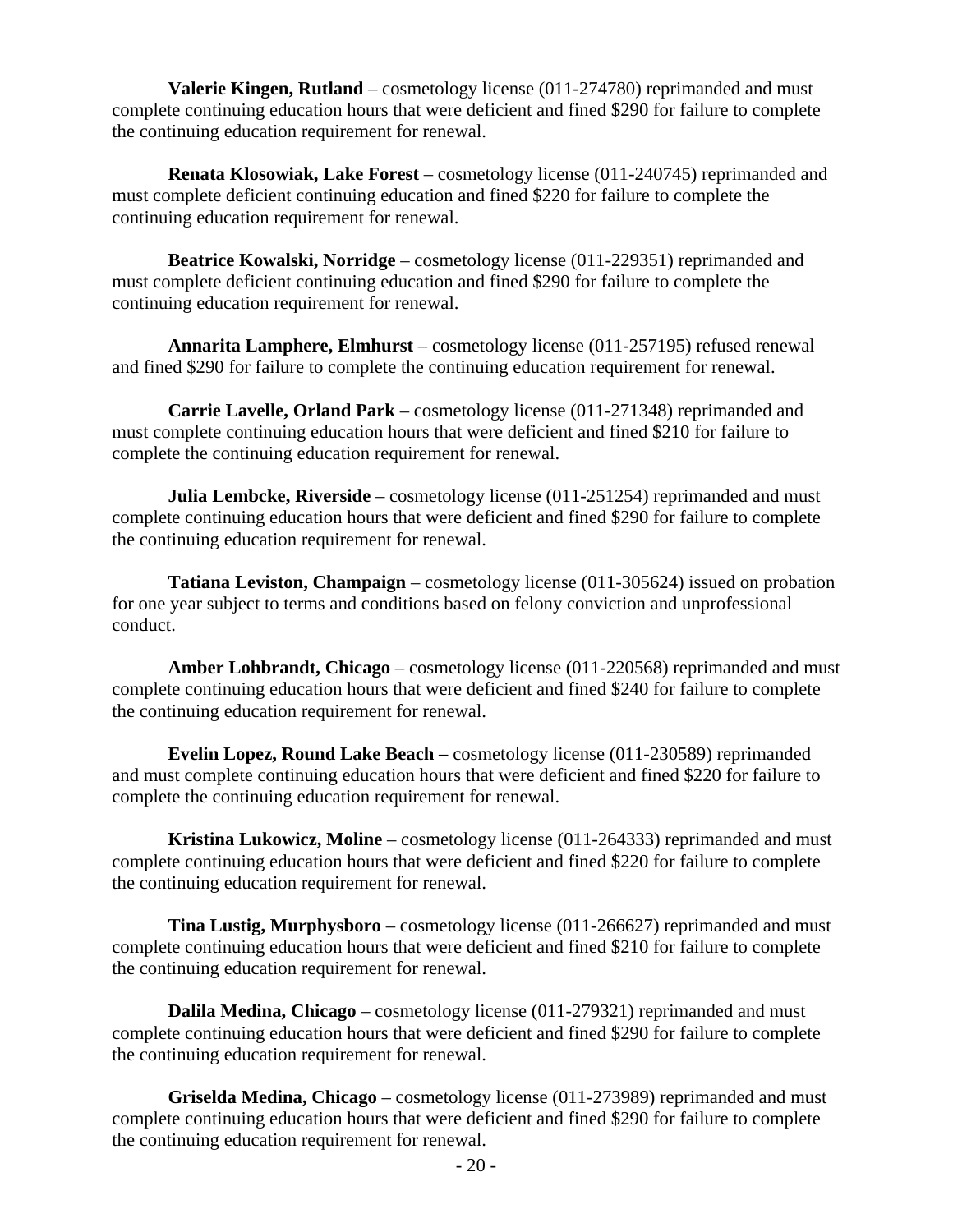**India Merchant, Madison** – cosmetology license (011-305470) issued and placed on probation for 30 months based on felony conviction and unprofessional conduct.

**Darla Meyer, Springfield** – cosmetology license (011-268785) reprimanded and must complete continuing education hours that were deficient and fined \$190 for failure to complete the continuing education requirement for renewal.

**Mindy Miller, Bradley** – cosmetology license (011-248551) reprimanded and must complete continuing education hours that were deficient and fined \$235 for failure to complete the continuing education requirement for renewal.

**Kim Montalbano, Roselle** – cosmetology license (011-230471) reprimanded and must complete continuing education hours that were deficient and fined \$290 for failure to complete the continuing education requirement for renewal.

**Lynette Nash, Chicago** – cosmetology license (011-244802) placed on probation for 180 days and fined \$1,500 based on violation of Act (allowed salon to operate on a non-renewed license).

**Ericka Nawls-Robinson, Brighton, CO** – cosmetology license (011-299919) reprimanded and fined \$500 based on Violation of Act (practiced cosmetology prior to licensure).

**Maribel Ortiz, Huntley** – cosmetology license (011-237211) reprimanded and must complete continuing education hours that were deficient and fined \$220 for failure to complete the continuing education requirement for renewal.

**Hiral Patel, Gibsonia, PA** – cosmetology license (011-257257) reprimanded and must complete continuing education hours that were deficient and fined \$290 for failure to complete the continuing education requirement for renewal.

**Lindsey Peterson, Cambridge** – cosmetology license (011-279814) reprimanded and must complete continuing education hours that were deficient and fined \$210 for failure to complete the continuing education requirement for renewal.

**Kendle Petrusa, Channahon** – cosmetology license (011-268864) reprimanded and must complete continuing education hours that were deficient and fined \$260 for failure to complete the continuing education requirement for renewal.

**Anna Pirvu, Norridge** – cosmetology license (011-244660) reprimanded and must complete continuing education hours that were deficient and fined \$290 for failure to complete the continuing education requirement for renewal.

**Craig Quick, Monee** – cosmetology license (011-266064) reprimanded and must complete continuing education hours that were deficient and fined \$190 for failure to complete the continuing education requirement for renewal.

**Elizabeth Rediger, Nashville, TN** – cosmetology license (011-270656) reprimanded and must complete continuing education hours that were deficient and fined \$290 for failure to complete the continuing education requirement for renewal.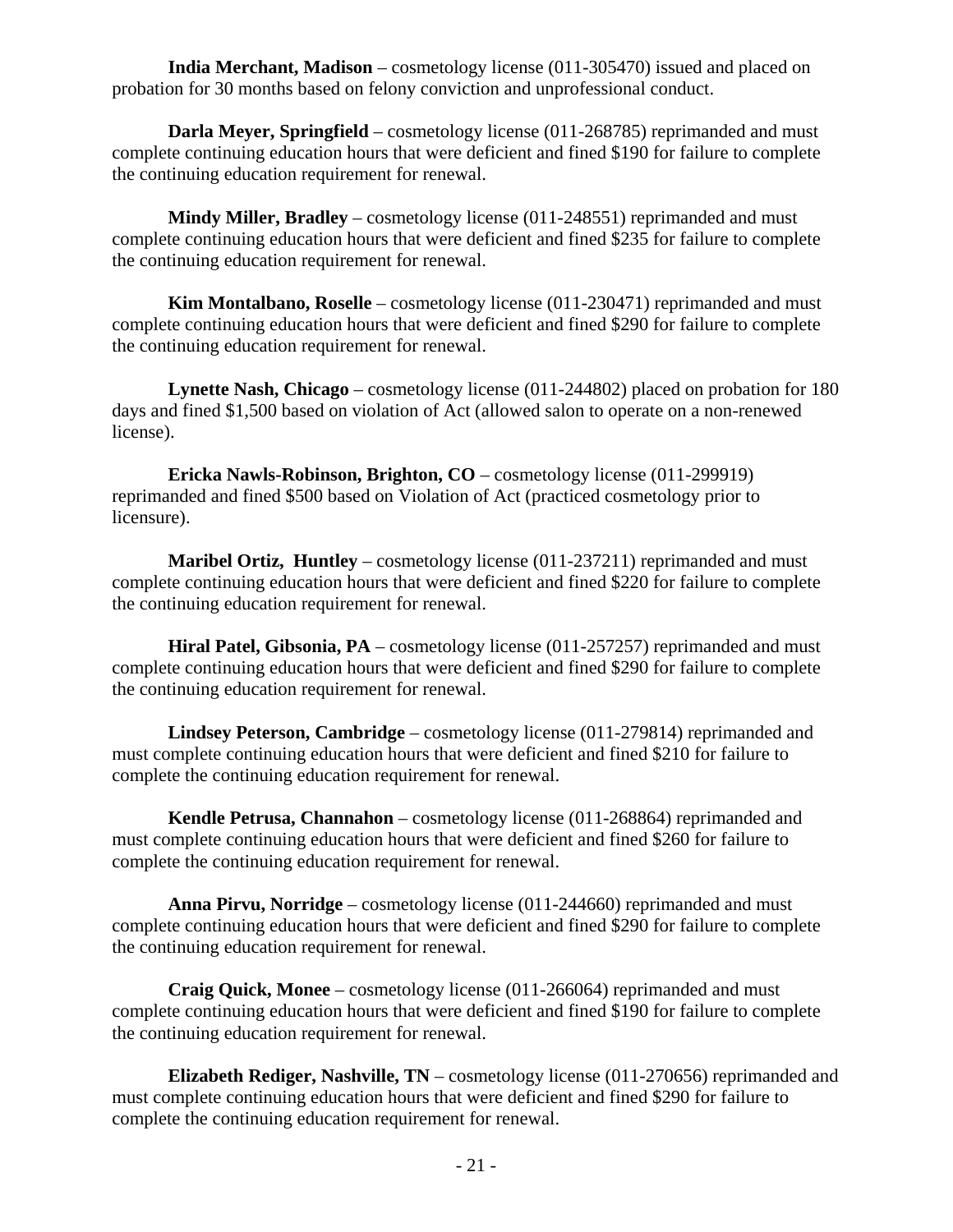**Lisa Rentas, Batavia** – cosmetology license (011-252946) reprimanded and must complete continuing education hours that were deficient and fined \$260 for failure to complete the continuing education requirement for renewal.

**Daniah Robb, Peoria** – cosmetology license (011-263013) reprimanded and must complete continuing education hours that were deficient and fined \$220 for failure to complete the continuing education requirement for renewal.

**Brittani Robbs, Westville** – cosmetology license (011-279889) reprimanded and must complete deficient continuing education and fined \$200 for failure to complete the continuing education requirement for renewal.

**Brett Robison, Easton** – cosmetology license (011-226880) reprimanded and must complete deficient continuing education and fined \$190 for failure to complete the continuing education requirement for renewal.

**Gabriela Rodriguez, Winthrop Harbor** – cosmetology license (011-283661) reprimanded and must complete continuing education hours that were deficient and fined \$220 for failure to complete the continuing education requirement for renewal.

**Mindy Rose, Decatur** – cosmetology license (011-250566) reprimanded and must complete continuing education hours that were deficient and fined \$230 for failure to complete the continuing education requirement for renewal.

**Caroline Rubin, Effingham** – cosmetology license (011-261545) reprimanded and must complete continuing education hours that were deficient and fined \$210 for failure to complete the continuing education requirement for renewal.

**Magdalena San Martin, Cicero** – cosmetology license (011-262049) reprimanded and must complete continuing education hours that were deficient and fined \$290 for failure to complete the continuing education requirement for renewal.

**Deborah Schaefer, Yorkville** – cosmetology license (011-213948) reprimanded and must complete continuing education hours that were deficient and fined \$220 for failure to complete the continuing education requirement for renewal.

**Khitam Shakro, Niles** – cosmetology license (011-266236) reprimanded and must complete continuing education hours that were deficient and fined \$290 for failure to complete the continuing education requirement for renewal.

**Holly Shrum, Waterloo** – cosmetology license (011-266299) reprimanded and must complete continuing education hours that were deficient and fined \$290 for failure to complete the continuing education requirement for renewal.

**Sheryl Sievert, Morris** – cosmetology license (011-228224) reprimanded and must complete continuing education hours that were deficient and fined \$290 for failure to complete the continuing education requirement for renewal.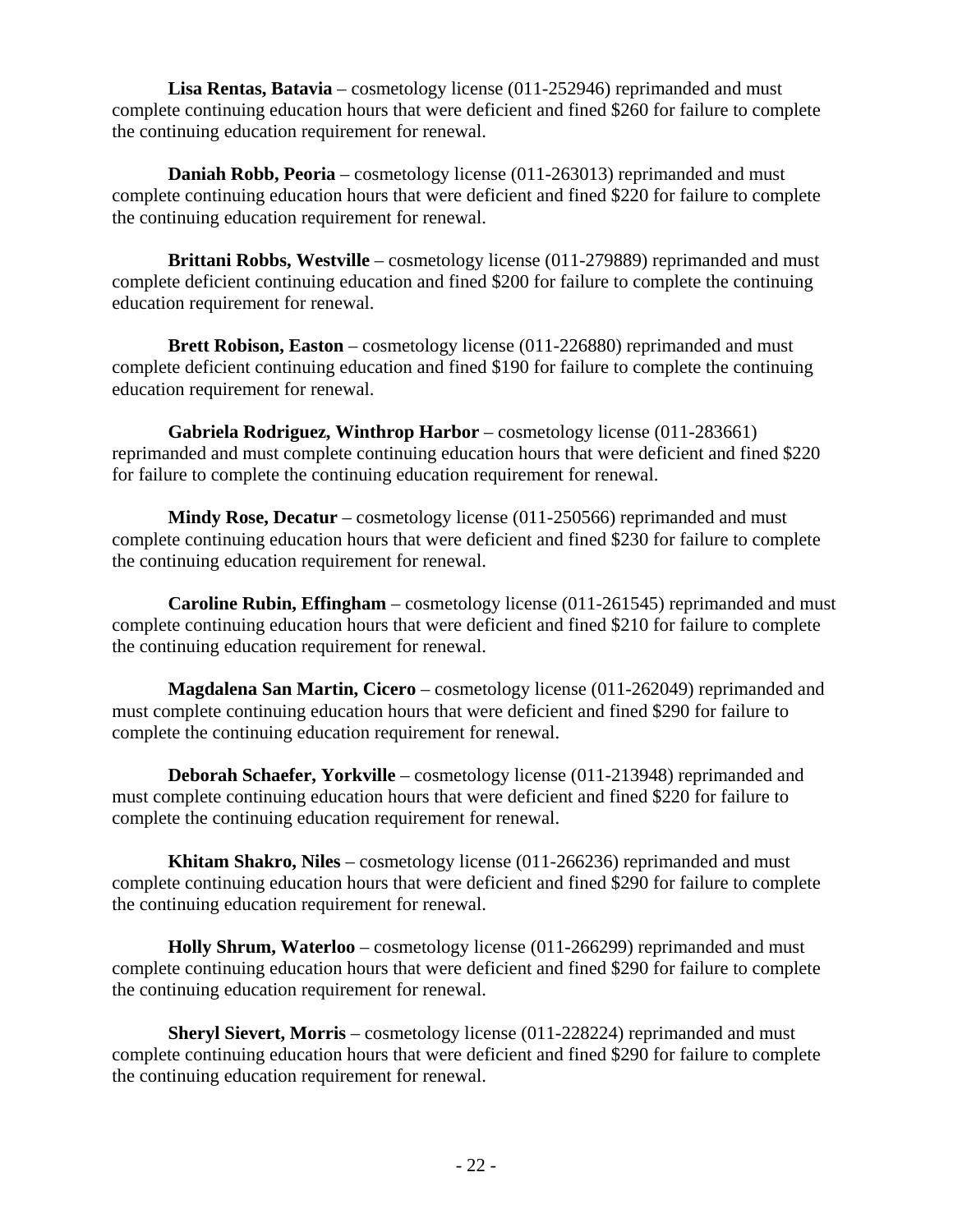**Angela Smith, Joliet** – cosmetology license (011-275134) reprimanded and must complete continuing education hours that were deficient and fined \$210 for failure to complete the continuing education requirement for renewal.

**Lauren Sokolowski, Carpentersville** – cosmetology license (011-274269) reprimanded and must complete continuing education hours that were deficient and fined \$220 for failure to complete the continuing education requirement for renewal.

**Michelle Spata, Glendale Heights** – cosmetology license (011-222147) reprimanded and must complete continuing education hours that were deficient and fined \$290 for failure to complete the continuing education requirement for renewal.

**Chris Stine, Lemont** – cosmetology license (011-251355) reprimanded and must complete deficient continuing education and fined \$290 for failure to complete the continuing education requirement for renewal.

**Urszula Stoj, Antioch** – cosmetology license (011-213510) reprimanded and must complete continuing education hours that were deficient and fined \$290 for failure to complete the continuing education requirement for renewal.

**Julie Sunner, Davenport, IA** – cosmetology license (011-283143) reprimanded and must complete continuing education hours that were deficient and fined \$290 for failure to complete the continuing education requirement for renewal.

**Cheryle Thurman, Machesney Park** – cosmetology license (011-220233) reprimanded and must complete continuing education hours that were deficient and fined \$290 for failure to complete the continuing education requirement for renewal.

**Binh Tran, Addison** – cosmetology license (011-264392) reprimanded and must complete continuing education hours that were deficient and fined \$290 for failure to complete the continuing education requirement for renewal.

**Patel Urvashi, Elk Grove Village** – cosmetology licensure (011app3348348) denied based on violation of act (insufficient credentials).

**Maria Vazquez, Chicago** – cosmetology license (011-264298) reprimanded and must complete continuing education hours that were deficient and fined \$290 for failure to complete the continuing education requirement for renewal.

**Maria Velasco, Chicago** – cosmetology license (011-281824) reprimanded and must complete continuing education hours that were deficient and fined \$220 for failure to complete the continuing education requirement for renewal.

**Maria Vergara, Norridge** – cosmetology license (011-211101) reprimanded and must complete continuing education hours that were deficient and fined \$290 for failure to complete the continuing education requirement for renewal.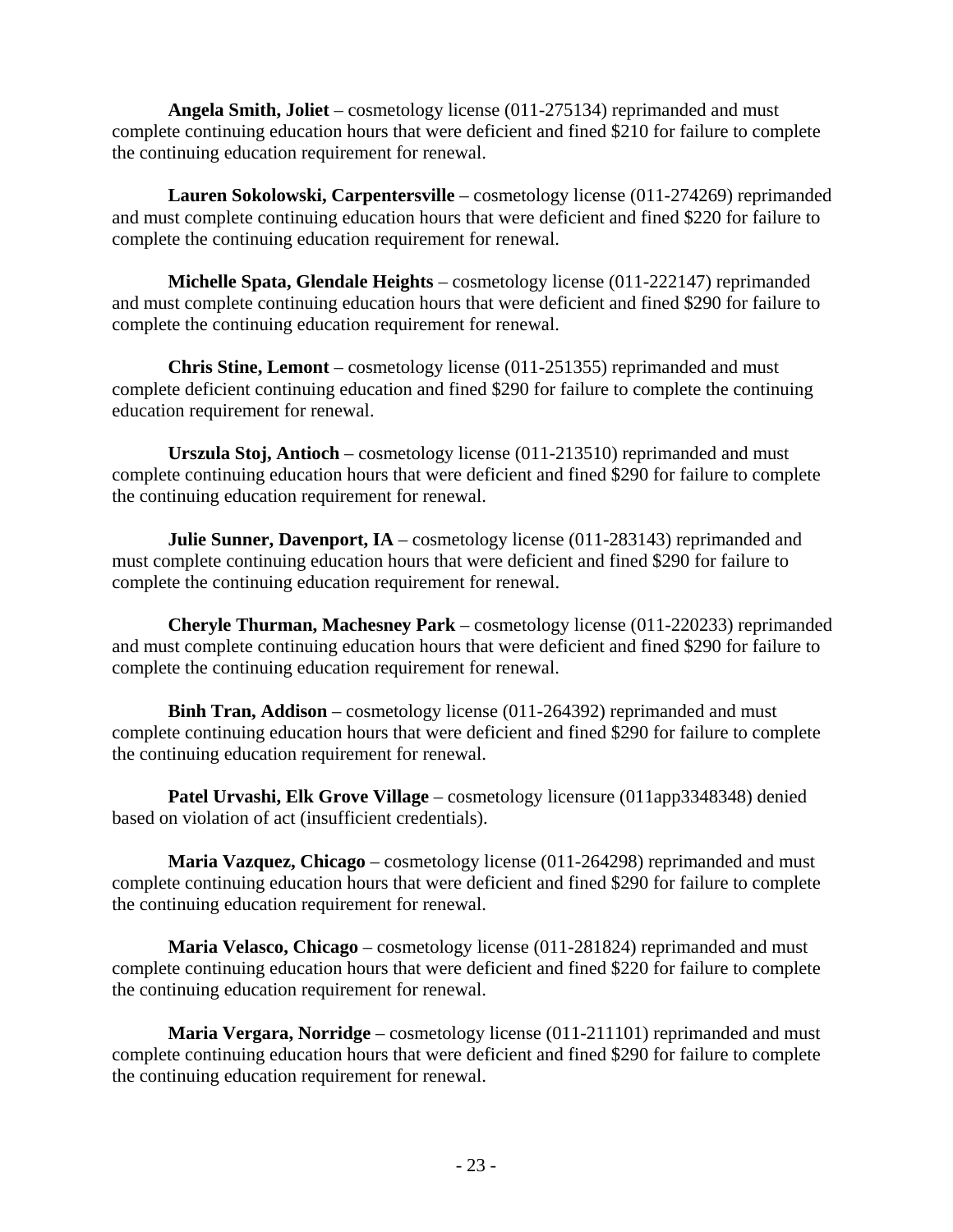**Andrea Wagner, Chicago** – cosmetology license (011-261151) reprimanded and must complete continuing education hours that were deficient and fined \$290 for failure to complete the continuing education requirement for renewal.

**Kyle Warren, Highland** – cosmetology license (011-305571) issued and placed on probation for one year based on felony convictions and unprofessional conduct.

**Rhonda Wells, Camp Point** – cosmetology license (011-229813) reprimanded and must complete continuing education hours that were deficient and fined \$260 for failure to complete the continuing education requirement for renewal.

**Angela Wilke, Bensenville** – cosmetology license (011-237030) reprimanded and must complete deficient continuing education and fined \$280 for failure to complete the continuing education requirement for renewal.

**Aida Williamson, Algonquin** – cosmetology license (011-272491) reprimanded and must complete continuing education hours that were deficient and fined \$220 for failure to complete the continuing education requirement for renewal.

**Gina Yeko, Antioch** – cosmetology license (011-264952) reprimanded and must complete continuing education hours that were deficient and fined \$290 for failure to complete the continuing education requirement for renewal.

**Lan Dinh, Pekin** – nail technician license (169-019762) placed on probation for two years and fined \$500 and **Nail Spa, Pekin** – salon license (189-006157) placed on probation for two years based on violation of Act (Respondent Lan Dinh failed to maintain her salon, Nail Spa, in a sanitary condition although the Department previously ordered her to do so, as well as for unprofessional conduct.

**Hall of Fades, Melrose Park** – salon license (189-011791) reprimanded and fined in the amount of \$500 imposed based on aiding and assisting unlicensed practice of barbering/cosmetology.

**Mahboob 2 Inc, Lisle** – salon license (189-011499) placed on one year probation with conditions and \$250 fine based on violation of act, failure to re-new license and failure to display license

**Top Nails, Springfield** – salon license (189-015268) placed on probation for one year and fined \$500 based on Violation of Act (unsanitary conditions) and operation prior to licensure.

#### **COLLECTION AGENCY**

**Ad Astra Recovery Services Inc., Wichita, KS** – collection agency license (017app3343810) issued and placed on probation for two years and fined \$2,500 based on violation of Act (operating as collection agency prior to licensure).

**Colfin Bulls B Finance Sub LLC, Santa Monica, CA** – (unlicensed) ordered to cease and desist based on unlicensed collection agency practice.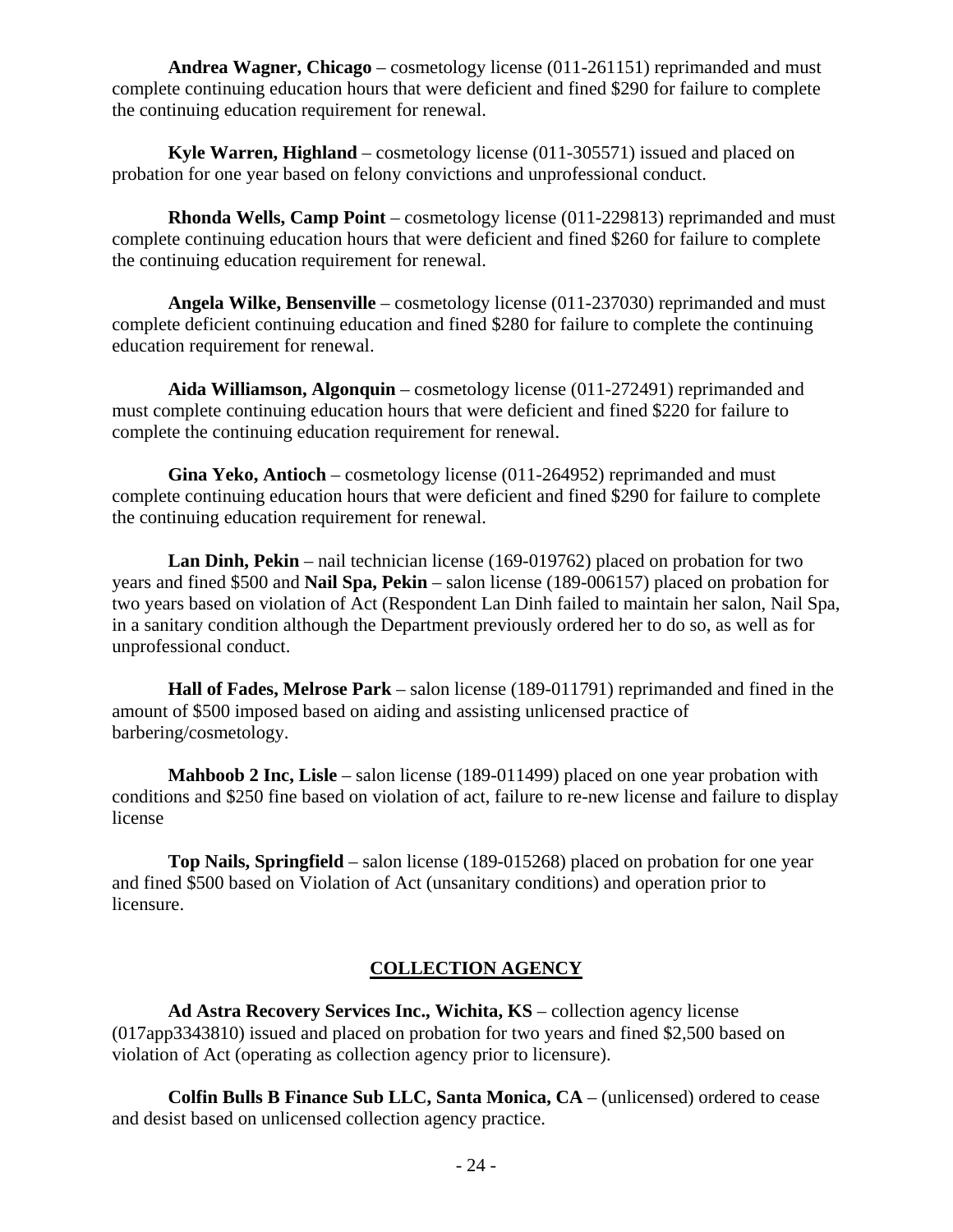#### **DETECTIVE, ALARM, SECURITY, FINGERPRINT VENDOR AND LOCKSMITH**

The following individuals' permanent employee registration cards were suspended for being more than 30 day delinquent in the payment of child support:

| .129-315504 |
|-------------|
| .129-371016 |
| .129-366864 |
| .129-328392 |
| .129-310253 |
| .129-280389 |
| .129-327012 |
| .129-146969 |
| .129-370631 |
| .129-361672 |
| .129-359305 |
| .129-169755 |
| .129-328222 |
|             |

**William Brown, Chicago** – permanent employee registration card (129-305609) placed on probation for one year due to criminal conviction.

**Michael Caldwell, Chicago** – permanent employee registration card (129-301292) reprimanded for failing to report misdemeanor arrest and conviction for illegal carrying/possession of firearm.

**Roger Converse, Hinckley** – permanent employee registration card (129-161453) indefinitely suspended for a minimum of one year following formal complaining filed for unlicensed detective practice and running an unlicensed detective agency.

**Jesse Dampier, Chicago** – permanent employee registration card (129-046379) renewed on probation for one year effective upon payment of fees and filing of forms.

**Lebron Hale, Chicago** – permanent employee registration card (129-287737) placed in refuse to renew status due to Felony Conviction for Forgery and Failure to Report.

**Byron Lampkin, Chicago** – permanent employee registration card (129-376230) issued and placed on probation for one year for failure to disclose criminal conviction.

**Patrick Liddell, Belleville** – permanent employee registration card (129-311295) placed in refuse to renew status due to felony conviction in 2012 for illegal possession of a weapon by a felon and his failure to report that arrest and conviction.

**Marcus McKinley, Chicago** – permanent employee registration card (129-376236) issued and placed on probation for one year for failure to disclose criminal conviction.

**Dominique Smith, Chicago** – permanent employee registration card (129-329802**)** placed on probation for three months due to criminal conviction.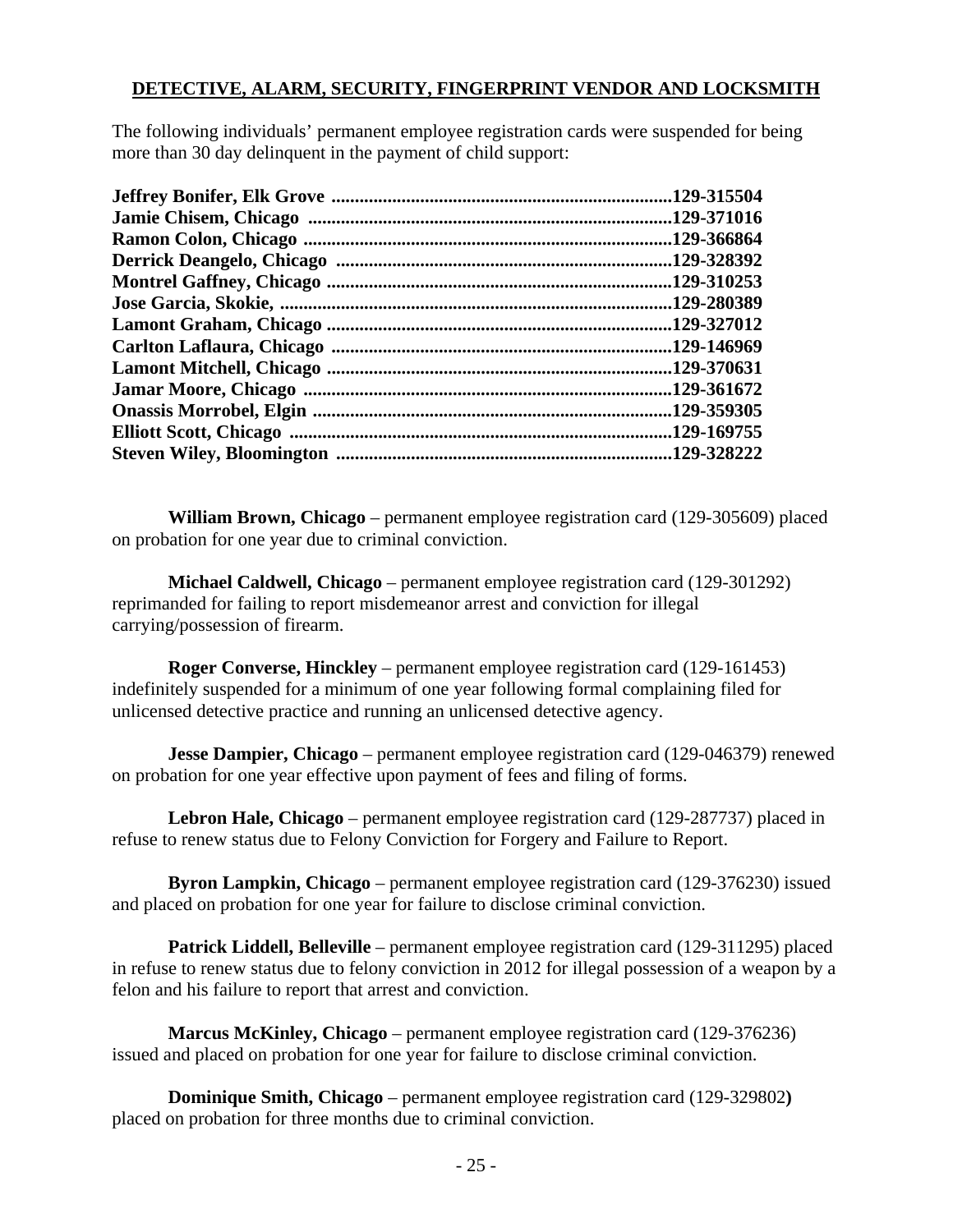**Cheryl Stewart, Chicago** – permanent employee registration card (129-376235) issued and placed on probation for one year for failure to disclose criminal conviction.

**Jesse Vaughn, Chicago** – firearm control card (229-077882) issued and placed on a one year probation due to failure to answer truthfully on his application for the firearm control card when he was asked whether he had ever been disciplined and whether he had ever been convicted of any crime, he answered "NO" to both questions.

 **James Andel, Bolingbrook** – registered firearm instructor license (263-000165) revoked due to revocation of his NRA firearms training certificate.

#### **FUNERAL DIRECTORS & EMBALMERS**

**Warren Holm, Naperville** – funeral director and embalmer license (034-016101) indefinitely suspended and fined \$10,000 for failing to complete the required amount of continuing education hours.

**Edward Vander Veen, Orland Park** – funeral director and embalmer license (034- 015576) reprimanded and fined \$2,000 for fraud and any misrepresentation in applying for renewal of a license; engaging in dishonorable, unethical, or unprofessional conduct of a character likely to deceive, defraud or harm the public, and failing to complete required continuing education.

**Keith Williams, Chicago** – funeral director and embalmer license (034-016389) placed on indefinite suspension and fined \$10,000 based on aiding and assisting unlicensed practice of funeral directing and unprofessional conduct.

#### **MASSAGE THERAPY**

**Dehua Fan, Sleep Hollow** – massage therapist license (227-011372) placed on 12 month probation and fined \$7,000 for aiding and abetting the unlicensed practice of massage therapy.

**Vincente Soto, Aurora** – massage therapist license (227-017003) issued and placed on a 12 month non-reporting probation due to a 2012 felony theft conviction.

**Idania Villarreal, Glenview** – massage therapist license (227app3340615) issued and placed on 12 month non-reporting probation due to a 2007 felony theft conviction.

#### **MEDICAL**

**Emad Amer, Glen Ellyn** – physician and surgeon license (036-094658) reprimanded, fined \$5,000, and required to take remedial education for prescribing several antidepressants to a patient without taking into consideration side effects of multiple antidepressants.

**Stylianos Angelakos, Chicago** – physician and surgeon license (036-048858) fined \$1,000 for violating the terms of his probation.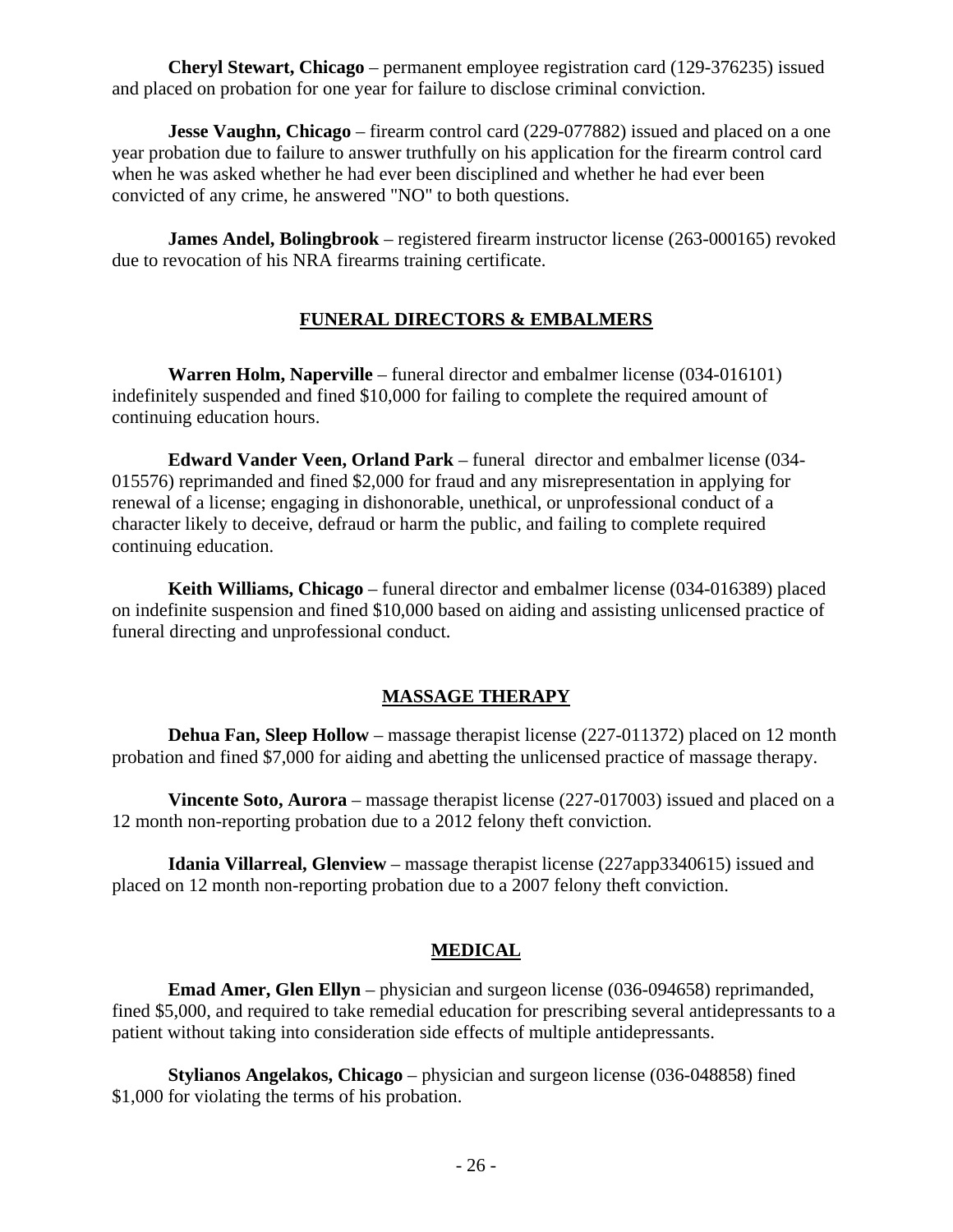**Charles Anikwue, Charlotte, NC** – physician and surgeon license (036-103874) placed in refuse to renew status due to a sister state disciplinary action.

**Philip Bain, Tucson, AZ** – physician and surgeon license (036-074271) placed on indefinite probation for prior discipline in Arizona.

**Gregory Bullis, Rockford** – physician and surgeon license (036-067306) reprimanded for alleged failure to review a computed tomography (CT) result scan report indicating a subdural hematoma.

**Marco Castaneda, Bridgeton** – physician and surgeon license (036-077215) placed in refuse to renew status for sister state discipline in the state of Missouri.

**Jogendra Chhabra, Marion** – physician and surgeon license (036-112433) and controlled substance license (336-073321) were revoked for engaging in sexually inappropriate conduct with multiple patients of his private practice.

**Michael Close, Chicago** – physician and surgeon license (036-086407) restored to indefinite probation with work restrictions for a minimum of four years and controlled substance license (336-048437) indefinitely suspended after he surrendered DEA Registration for his failure to account and secure Controlled Substances in his private practice.

**Harry Darland, Rockford** – physician and surgeon license (036-039772) voluntarily surrendered based on suspension of his eligibility to participate in the Illinois Medical Assistance Program.

**Georgia Davis, Springfield** – physician and surgeon license (036-078693) placed on indefinite probation for a minimum of one year and fined \$10,000 for prescribing excessive amount of Controlled Substance to a patient of her practice.

**Charito Dela Torre, Berwyn** – physician and surgeon license (036-047843) placed in refuse to renew due to a plea of guilty to one count of tax evasion.

**Erick Falconer, Saint Louis, MO** – physician and surgeon license (036-112484) and controlled substance license (336-073242) indefinitely suspended after he pleaded guilty to providing false information to federal agents in the course of their investigation of respondent's practice as well as discipline of his Missouri controlled substance registration.

**David Forsberg, Knoxville, TN** – physician and surgeon license (036-087444) placed in refuse to renew status for sister state discipline in the state of Tennessee.

**Louis Forte, Gilbertsville, KY** – physician and surgeon license (036-100015) placed in refuse to renew status for sister state discipline in the state of Kentucky.

**Mark Forte, Monument, CO** – physician and surgeon license (036-129355) revoked due to prior discipline by the state of Colorado.

**Wilbur Franklin, Denver, CO** – physician and surgeon license (036-042720) placed in refuse to renew status for sister state discipline in the state of Colorado.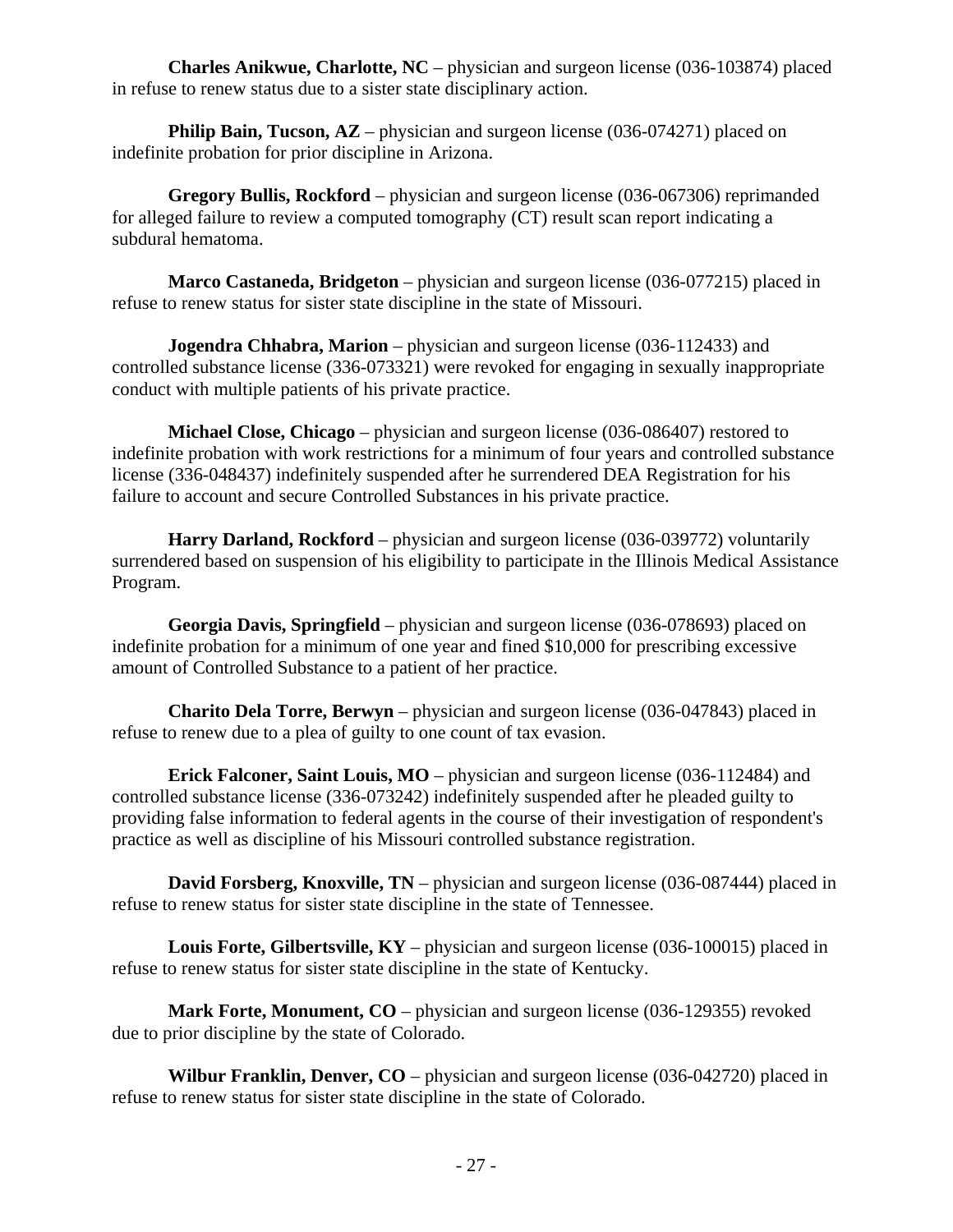**Gary Golden, Shorewood** – physician and surgeon license (036-096801) and controlled substance license (336-057249) temporarily suspended for fraud in obtaining his Illinois Temporary Medical Permit and Illinois Physician and Surgeon License.

**Jacqueline Henderson, Golden, CO** – physician and surgeon license (036-108017) placed in refuse to renew status for sister state discipline in the state of New Mexico.

**Laurence Jacobs, Crystal Lake** – physician and surgeon license (036-054440) reprimanded for alleged failure to diagnose Cushing's Syndrome.

**Rebecca Keith, Barrington** – physician and surgeon license (036-113736) reprimanded and fined \$2,500 because she failed to diagnose and treat HELLP Syndrome and to respond to non-reassuring fetal health monitor strips with a timelier Cesarean section.

**Linda Kun Li, Rockford** – physician and surgeon license (036-099744) temporarily suspended due to results of the Board-ordered evaluation.

**Thomas Levrault, O'Fallon** – physician and surgeon license (036-095488) voluntarily surrendered within 30 days.

**Warren Luedtke, Oak Park** – physician and surgeon license (036-069881) placed in refuse to renew due to a sister state discipline in the state of Minnesota.

**Paul Madison, Riverside** – physician and surgeon license (036-066567) reprimanded with continuing education and fined \$8,500 for issuing prescriptions for controlled substances non-renewed Illinois controlled Substance license.

**Yazan Mazahreh, Arlington Heights** – physician and surgeon license (036-126491) reprimanded and fined \$5,000 for failure to disclose termination from residency program on application for licensure.

**Matthew Menet, Arlington, VA** – physician and surgeon license (036-121600) indefinitely suspended for failing to properly diagnose a dislocated elbow.

**Jehangir Mistry, Sycamore** – physician and surgeon license (036-054240) indefinitely suspended for being terminated from the IL medical assistance program for providing medical goods or services to patients that were of grossly inferior quality, placing patients at risk of harm, and requiring office visits in excess of patient's needs.

**Timothy Pringle, Cincinnati, OH** – physician and surgeon license (036-108147) placed in refuse to renew status for sister state discipline in the state of Texas.

**Anil Ramachandran, Libertyville** – physician and surgeon license (036-124150) and controlled substance licenses (336-085458 & 336-085923) temporarily suspended for sexual misconduct with a psychiatric patient.

**Bashir Sheikh, Burr Ridge** – physician and surgeon license (036-123727) indefinitely suspended after the state of Wisconsin Medical Examining Board indefinitely suspended his license for unprofessional conduct in his care of three patients.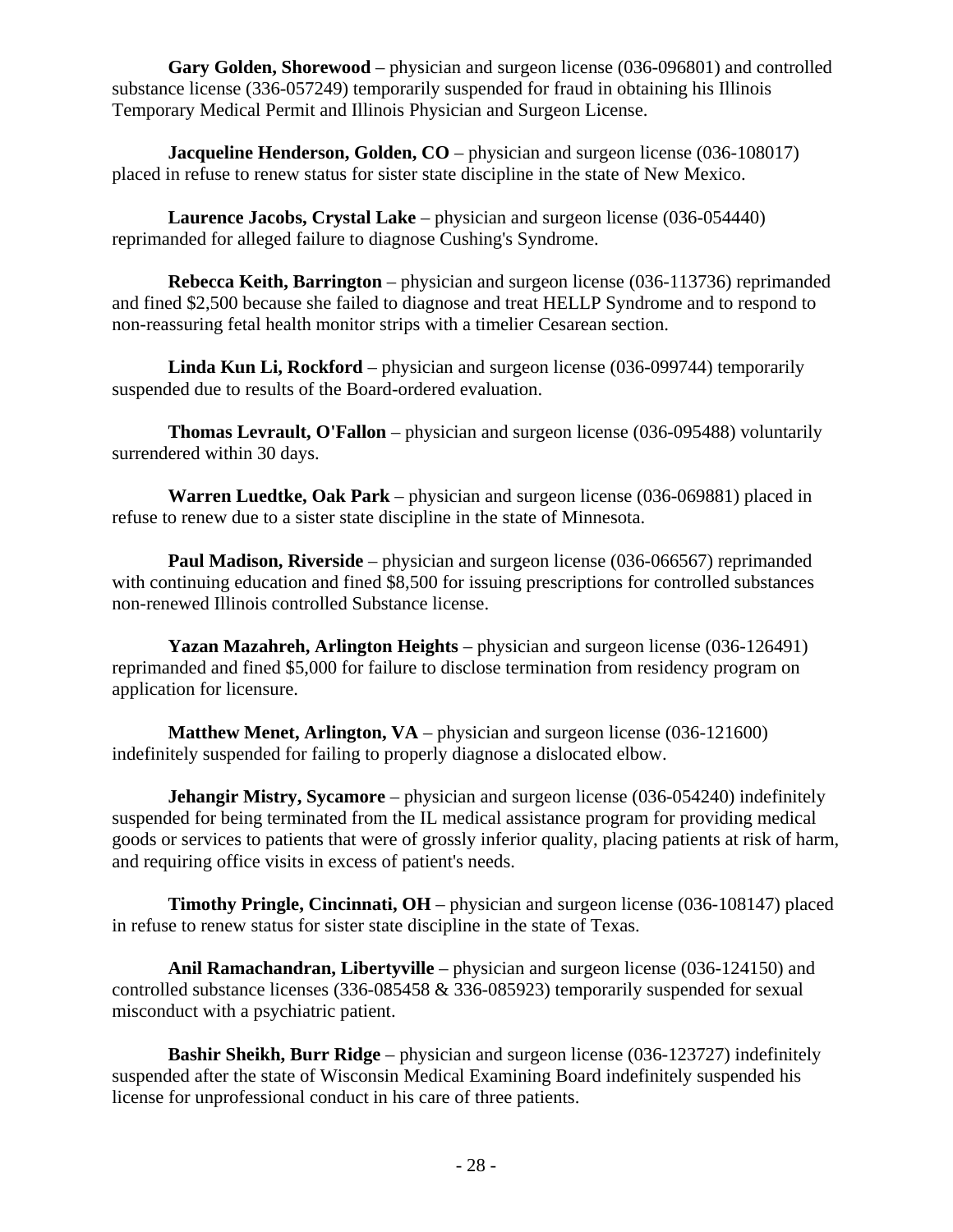**Devinder Sidhu, Pleasant Prairie**, **WI** – physician and surgeon license (036-099139) restored to indefinite probation effective upon payment of fees and filing of forms.

**Erik Sinka, Ann Arbor, MI** – physician and surgeon license (036-102959) reprimanded due to a disciplinary action taken in the state of Michigan.

**Charles Woodridge, Chicago** – physician and surgeon license (036-086962) indefinitely suspended for discipline taken by the US department of health and human services office of inspector general and for his failure to notify IDFPR of that disciplinary action.

**Walker Wynkoop, Bismarck, ND** – physician and surgeon license (036-073981) placed in refuse to renew status for sister state discipline in the state of North Dakota.

**David Bednarski, Tinley Park** – chiropractic license (038-004005) permanently revoked for conviction of a criminal act that requires registration under the Sex Offender Registration Act.

**Brian Hickey, Tinley Park** – chiropractic license (038-007744) indefinitely suspended for a minimum of 30 days after he failed to report a malpractice settlement and failed to respond to a mandatory report within 60 days.

**Momodou Sallah, Marion** – physician assistant license (085-001515) placed in refuse to renew status for being more than 30 days delinquent in the payment of child support.

**Ricky Singh, Maywood** – temporary medical permit (125-057899) revoked due to his failure to furnish the Department with information as to his current status and activities in his specialty training program.

#### **NURSING**

**Michael Allison, Bolingbrook** – registered nurse license (041-328731) placed in refuse to renew status based on diversion of controlled substances from his assigned employed, Sister State disciplines from Wisconsin and North Dakota based on drug diversion in 2011 and 2012.

**Owen Bacucang, Chicago** – registered nurse license (041-355165) placed on indefinite probation for a minimum of three years for testing positive for cocaine.

**Tammy Bancroft, North Aurora** – registered nurse license (041-287693) restored to indefinite probation for a minimum of three years with work restrictions and effective upon payment of fees and filing of fees.

**Cromwell Canete, Antioch** – registered nurse license (041-340720) placed in refuse to renew status for being more than 30 days delinquent in the payment of child support.

**Howe Compton, Chicago** – registered nurse license (041-257017) placed in refuse to renew status for being more than 30 days delinquent in the payment of child support.

**Stephanie Corken, Osco** – registered nurse license (041-334512) reprimanded for a discipline imposed on her state of Iowa nursing license.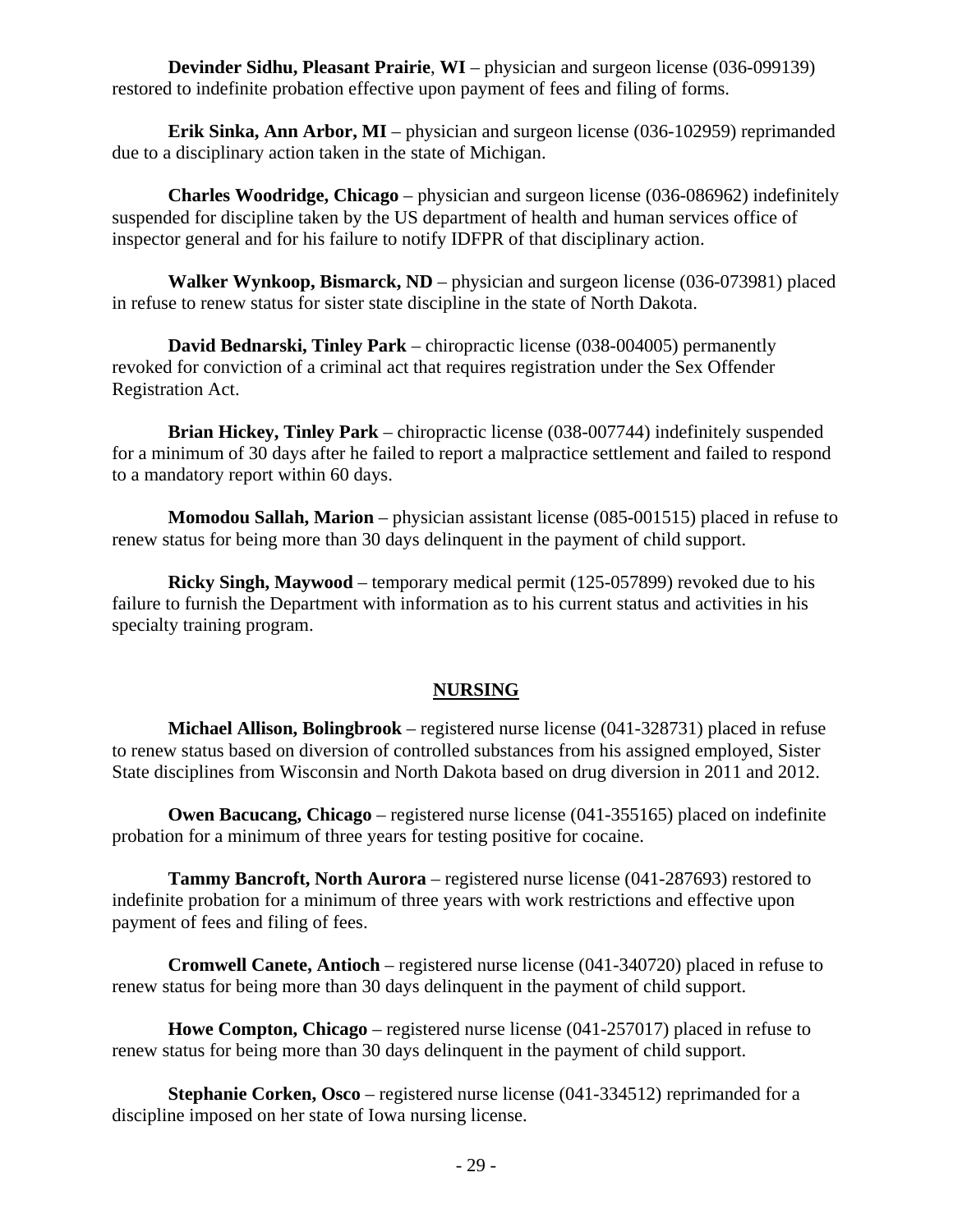**Valorie Franklin, Park Forest** – registered nurse license (041-283543) reprimanded for inappropriate and unprofessional conduct when teaching a nursing class.

**Laura Havranek, Milstadt** – registered nurse license (041-372606) revoked based on two disciplines imposed by the State of Missouri, namely, a probation followed by a revocation.

**Susan Henderson, Farmington, MO** – registered nurse license (041-259327) indefinitely suspended for a minimum of 12 months for violating the terms of probation.

**Matthew Howard, Indianapolis, IN** – registered nurse license (041-345398) placed on indefinite probation for a minimum of one year due to having his Indiana nursing license disciplined.

**Jill Kane, Cedar Lake, IN** – registered nurse license (041-328087) indefinitely suspended for a minimum of six months for a sister state discipline.

**Megan Krumm, Schererville, IN** – registered nurse license (041-397223) placed in refuse to renew status for testing positive in a "for cause" drug test for multiple controlled substances and marijuana and a 2012 DUI conviction.

**Donelle Lang, Loami** – registered nurse license (041-309189) indefinitely suspended for a minimum of six months after tested positive for Morphine and Amphetamines, was impaired at work and failed to report having been terminated from a facility.

**Casey Lee, Joliet** – registered nurse license (041-329812) placed in refuse to renew status for diverting oxycontin from a home health care patient.

**Alexandra Livingston, Gainesville, FL** – registered nurse license (041-350723) placed in refuse to renew status for failure to report adverse action findings by the States of Florida and Michigan, for being disciplined by the States of Florida and Michigan, and for failing to respond to the Department's written request for information within 60 days.

**Ronald Marino, Murrayville** – registered nurse license (041-419897) issued with reprimand due to previously having a license disciplined in Missouri, Kansas, and Oklahoma.

**Christopher Mortenson, Colona** – registered nurse license (041-276896) placed in refuse to renew status for failure to maintain patient records as required, falsification of patient records and failure to report an adverse action to the Department.

**Gina Needham, Kenosha, WI** – registered nurse license (041-263470) placed on indefinite probation with work restrictions for a minimum of three years for having pleaded Guilty, No Contest, to Operating a Vehicle with a Restricted Controlled Substance.

**Marla Smith, Dunlop** – registered nurse license (041-370167) placed on indefinite probation for a minimum of two years for having improperly filled a prescription for a controlled substance which had previously been therapeutically prescribed.

**Tony Stamper, Collinsville** – registered nurse license (041-398051) indefinitely suspended for a minimum of one year for diversion of IV Fentanyl from a patient.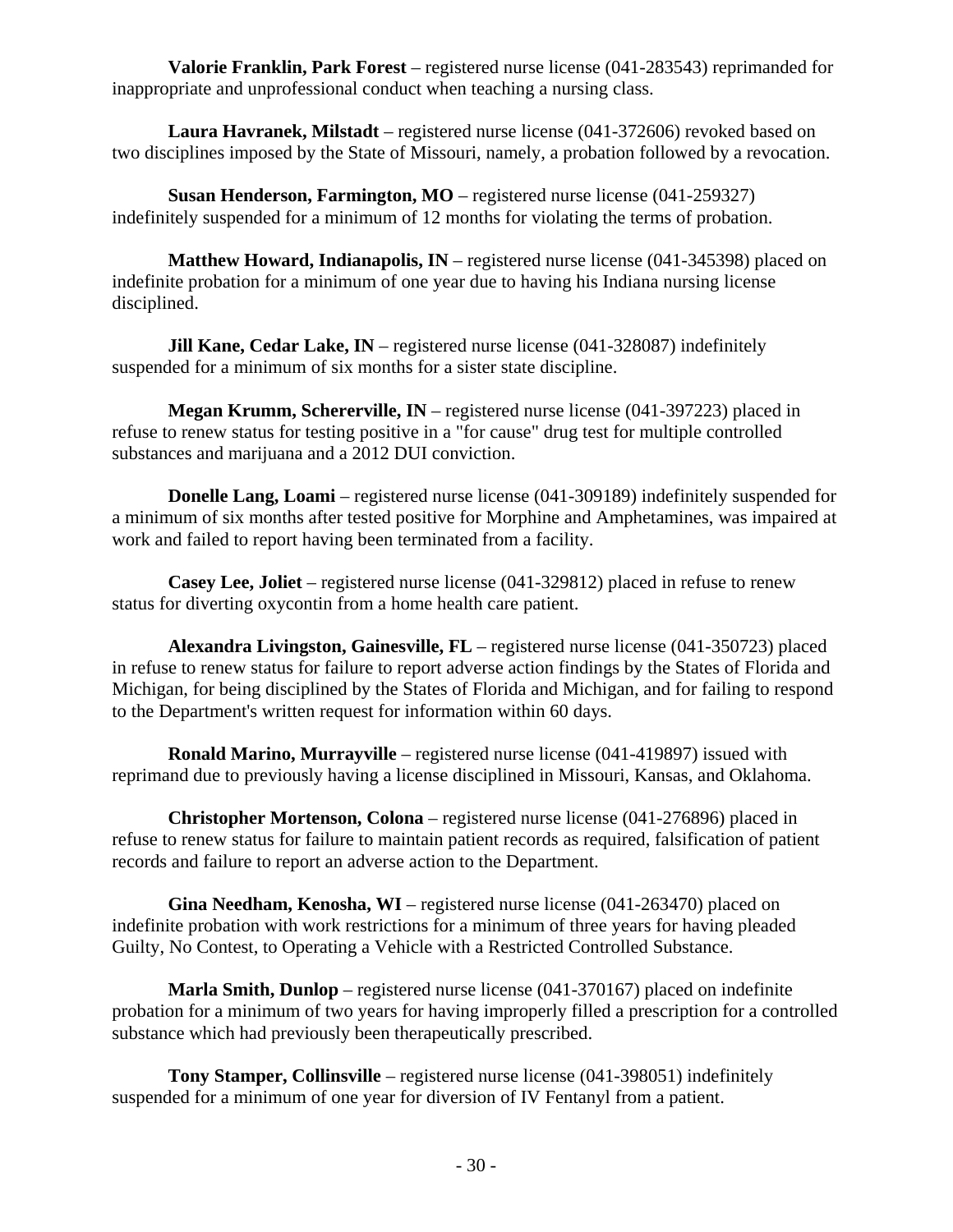**Colleen Stapleton, Fox River Grove** – registered nurse license (041-363276) indefinitely suspended for a minimum of 12 months for a violation of a Care, Counseling and Treatment Agreement.

**Angelika Thomas, Belvidere** – registered nurse license (041-158989) indefinitely suspended for a minimum of 30 days after she was terminated from a facility for failure to follow the policy and procedure regarding narcotic destruction.

**Greg Thomas, Onalaska, WI** – registered nurse license (041-263799) placed in refuse to renew status after the Department received information that on or about February 17, 2004, respondent's Wisconsin registered professional Nurse License was suspended, and on June 18, 2012, the restoration of his license was denied by the Wisconsin Board of Nursing and for failure to notify Illinois Board of same.

**Shannon Walick, Morris** – registered nurse license (041-339349) placed on indefinite probation with work restrictions for a minimum of three years for a substance abuse history and failure to report a termination.

**Kristen Ward, Chicago** – registered nurse license (041-324174) restored to indefinite suspension with work restrictions for a minimum of three years and effective upon payment of fees and filing of forms.

**Cathy Aden, West Frankfort** – licensed practical nurse license (043-057333) placed in refused to renew status for verbally abusing a resident at a facility.

**Kara Burton, Springfield** – licensed practical nurse license (043app3240656) issued with probation for a minimum of three years based on felony conviction and opioid dependence in remission.

**Ketan Dave, South Gate, CA** – licensed practical nurse license (043-083323) permanently revoked for conviction of a criminal act that requires registration under the Sex Offender Registration Act.

**Danielle Dickhaus, Edwardsville** – licensed practical nurse license (043-087351) placed in refuse to renew status as result of (1) failure to establish and maintain records of patient care and (2) failure to report to DPR an adverse action taken against her by a health care institution.

**Jeffery Eason, Murphysboro** – licensed practical nurse license (043-068349) permanently revoked for conviction of a criminal act that requires registration under the Sex Offender Registration Act.

**Joanne Eubanks, Herrin** – licensed practical nurse license (043-080338) suspended for a definite period of 30 days and required to take 10 additional continuing education hours because she engaged in patient abuse while subduing a physically violent, patient and failed to report her termination.

**Kathryn Hamas, Byron** – licensed practical nurse license (043-029983) placed in refuse to renew status as result of drug diversion.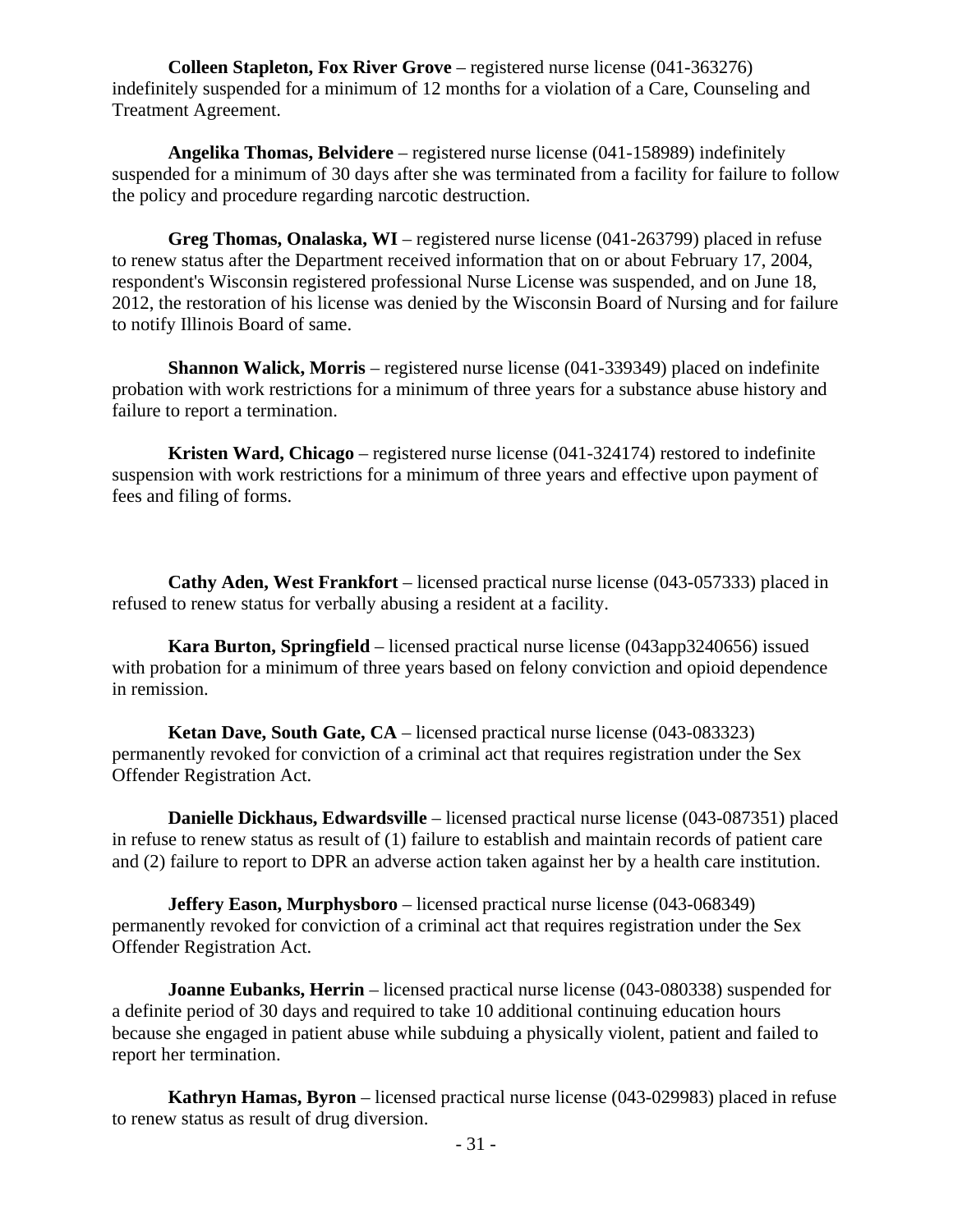**Carmen Jackson, Chicago** – licensed practical nurse license (043-118723) issued with reprimand based on a 2005 conviction for Retail Theft, a Class A Misdemeanor.

**Mark Lowery, Fairfield** – licensed practical nurse license (043-115538) suspended for being more than 30 days delinquent in the payment of child support.

**Tammy Ninness, Carterville** – licensed practical nurse license (043-077213) indefinitely suspended for a minimum of six months after Respondent was found impaired at the conclusion of a private duty assignment.

**Justina Pulliam, Minonk** – licensed practical nurse license (043-101449) indefinitely suspended for a minimum of one year for pleading guilty to Possession of a Controlled Substance, a Class 4 felony.

**Vicki Stevens, Tucson, AZ** – licensed practical nurse license (043-078578) placed in refuse to renew status due to discipline imposed on her Arizona practical nurse license.

**Cynthia Wright, Peoria** – licensed practical nurse license (043-088742) reprimanded for showering a resident in his soiled clothing because he refused to remove the clothing.

#### **NURSING HOME ADMINISTRATOR**

**Deborah Cutright, Swansea** – nursing home administrator license (044-005818) revoked after an Illinois Department of Public Health survey indicating that on or about July 31, 2013, Respondent while employed as a Nursing Home Administrator at the Lebanon Care Center, Lebanon, Illinois, exhibited unprofessional conduct by inappropriately discharging a resident from the facility.

**Morris Esformes, Chicago** – nursing home administrator license (044-000986) placed in refuse to renew status for his involvement in United States of America, et al. v. Omnicare, Inc., et al, Case Number 07CV0577 filed in the United States District Court, Northern District of Illinois.

**Kay Ross, Florissant, MO** – nursing home administrator license (044-006321) voluntarily surrendered due to unprofessional conduct - on or about March of 2012, respondent exhibited unprofessional conduct by failing to implement certain security measures at the Champaign-Urbana Regional Rehabilitation Center in Savoy, Illinois while employed as a nursing home administrator at the facility.

**April Puckett, Columbia** – temporary nursing home administrator license (045-003651) placed in refuse to renew status after an Illinois Department of Public Health survey indicating that deficiencies were found on September 18, 2012 at Elmwood Nursing & Rehab Center, Maryville, Illinois.

#### **OPTOMETRY**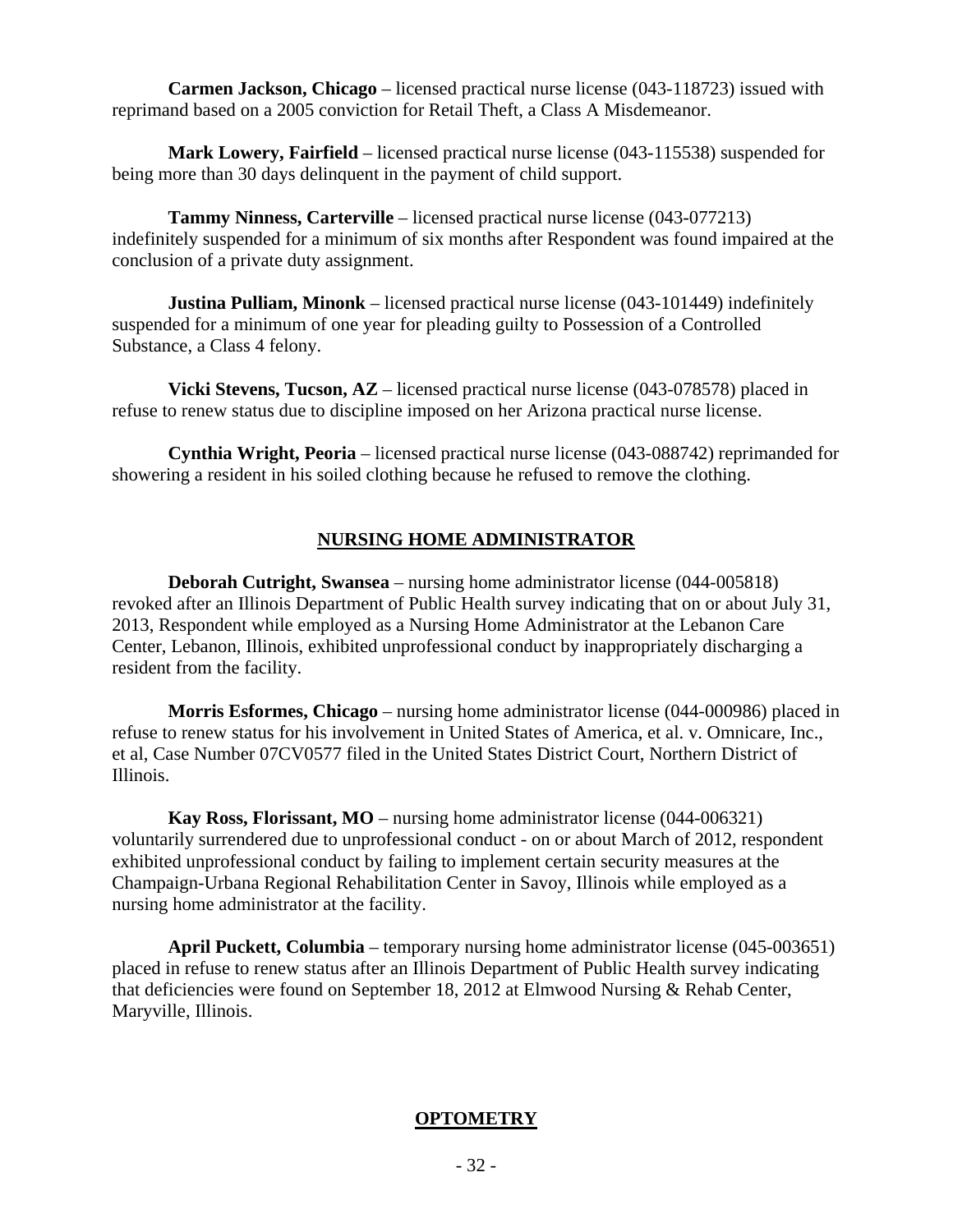**Urban Outfitters Inc., Philadelphia, PA** – (unlicensed) ordered to refrain from future unlicensed practice of optometry, refrain from future unlicensed practice as a Nonresident mail order ophthalmic provider and assessed a \$2,500 civil penalty for selling a pair of "character" cosmetic gold contact lenses to a customer who resides in Illinois through respondent's website, www.urbanoutfitters.com.

#### **PHARMACY**

**Sabrina Ashford, Chicago** – pharmacy technician license (049-210606) revoked as a result of having been terminated for diverting controlled substances from her pharmacy employer.

**Kayla Galvez, Chicago** – pharmacy technician license (049-210636) placed in refuse to renew status after Department received information that Respondent signed a written statement admitting to diverting a controlled substance while employed at a pharmacy.

**Ryan Hammel, Decatur** – pharmacy technician license (049-158676) placed in refuse to renew status for being more than 30 days delinquent in the payment of child support.

**Sabrina Ashford, Chicago** – pharmacy technician license (049-210606) revoked as a result of having been terminated for diverting controlled substances from her pharmacy employer.

**Kayla Galvez, Chicago** – pharmacy technician license (049-210636) placed in refuse to renew status after Department received information that Respondent signed a written statement admitting to diverting a controlled substance while employed at a pharmacy.

**Ryan Hammel, Decatur** – pharmacy technician license (049-158676) placed in refuse to renew status for being more than 30 days delinquent in the payment of child support.

**William Brandt, Evergreen** – pharmacist license (051-034210) indefinitely suspended as a result of a criminal felony conviction for Wire Fraud and Conspiracy to Commit Offense against U.S. and failure to report such criminal conviction adverse action to DPR.

**Daniel Brust, Maumelle, AR** – pharmacist license (051-037342) placed in refuse to renew status after the Department received information that on or about April 10, 2013, Respondent's Missouri Pharmacist License was voluntarily surrendered for diversion of controlled and uncontrolled substances from Family Care Pharmacy, St. Peters, Missouri. Respondent was subsequently excluded from participation in any capacity in Medicare, Medicaid and all Federal health care programs.

**Thomas Kaesberg, Belleville** – pharmacist license (051-031022) restored to indefinite probation.

**Robin Letsinger, Rockford** – pharmacist license (051-029930) restored to indefinite probation with work restrictions for a minimum of five years and effective upon payment of fees and filing of forms.

**Kmart Stores of IL, LLC #3233, Rockford** – pharmacy license (054-015173) reprimanded and fined \$10,000 for self-reporting shortages of controlled substances in the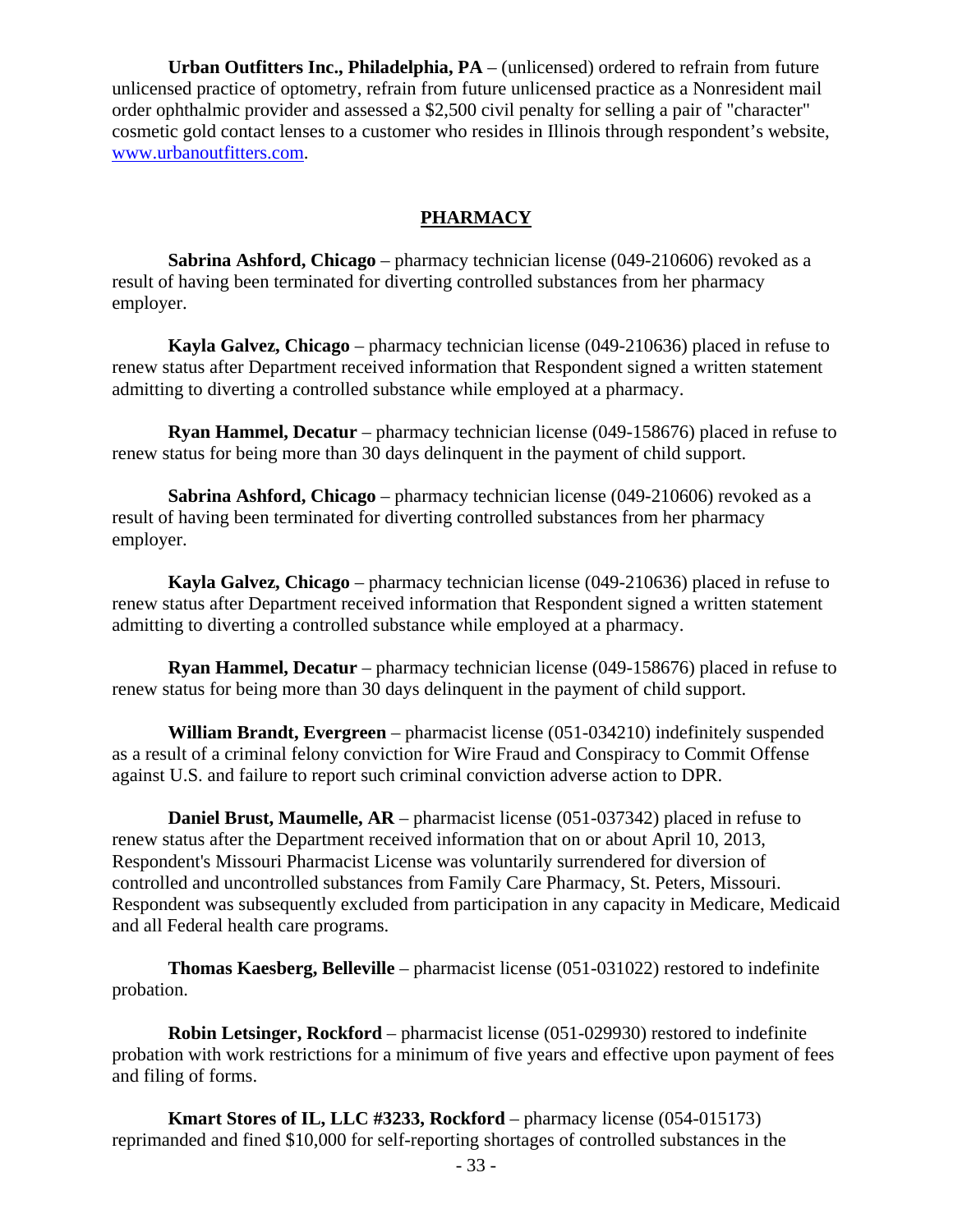amounts: 28,866 Hydrocodone-APAP 10-325 Tablets; 12,945 ml of Promethazine-Codeine Syrup; and 248 carisoprodol 35mg Tablets.

**Apteka Domowa, Niles** – (unlicensed) pharmacy fined \$5,000 for the unlicensed use of "pharmacy" at their store location.

#### **PROFESSIONAL BOXING**

**Chico Camus, Milwaukee, WI** – mixed martial artist license (002-167236-0016) suspended for three months effective retroactive to January 25, 2014 and fined \$1,500 for testing positive for THC (Marijuana) after submitting to a urine sample on January 25, 2014.

#### **PROFESSIONAL COUNSELORS**

**Kelly Alexander-Besler, Lisle** – licensed professional counselor license (178-003362) reprimanded and fined \$1,000 for not completing continuing education hours.

**Laura Harris, Mount Carmel** – licensed professional counselor license (178-004037) placed on an indefinite suspension as respondent violated therapeutic boundaries by engaging in a personal relationship with a patient at Lawrence Correctional Center in Sumner, Illinois.

**Douglas Root, Mascoutah** – licensed professional counselor license (178app3233542) to be issued and placed on indefinite probation with work restrictions for a minimum of five years due to receipt of information that the applicant was convicted of four misdemeanors relating to public indecency on April 18, 1989.

**Carol Steffens, Villa Park** – licensed professional counselor license (178-000824) placed in refuse to renew status after an audit determined that the necessary continuing education hours were not completed.

**Nicole Tsilipetros, Des Plaines** – licensed professional counselor license (178-004513) voluntarily surrendered after an audit. The Department determined that the respondent did not complete the necessary continuing education hours required to maintain a licensed professional counselor license.

**Carl Klemaier, Elburn** – clinical professional counselor license (180-000740) reprimanded with continuing education conditions due within 90 days and fined \$168.75 after an audit determined that the necessary continuing education hours were not completed.

#### **PSYCHOLOGY**

**Lori Davis, Champaign** – clinical psychologist license (071-005150) voluntarily surrendered due to Respondent having a sexual relation with a client within 24 months after termination of treatment.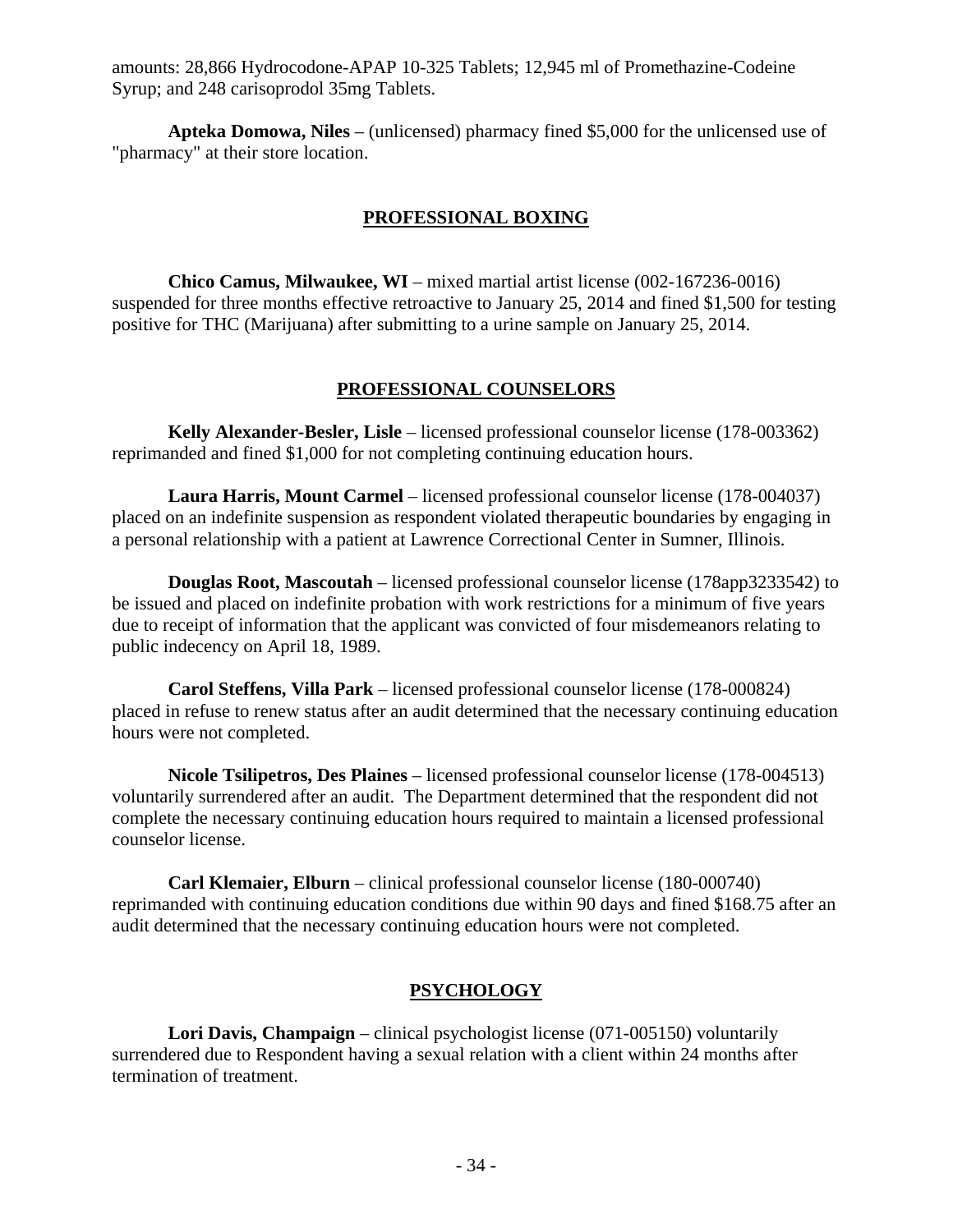**Ivan Lippitz, Lincolnshire** – clinical psychologist license (071-001522) voluntarily surrendered due to respondent making inappropriate suggestions as a form of treatment to a high school student.

#### **REAL ESTATE**

**Brian Borchardt, Orangeville** – real estate managing broker license (471-004534) placed on probation for one year because respondent failed to disclose in writing his status as a licensee, failed to disclose that he was acting for more than one party in a transaction and that he was submitting contemporaneous offers, and failed to disclose that he had an interest in the property that was being purchased.

**Michael Cicchinelli, Chicago** – real estate managing broker license (471-017869) placed on probation for one year and **Next Up Chicago, Chicago** (unlicensed) ordered to cease and desist unlicensed practice of real estate after acted beyond the scope of his license by managing and operating **Next Up Chicago**, an unlicensed real estate firm and his activities in connection with the firm were not performed under the supervision of his sponsoring broker.

**Nathan Connolly, Chicago** – real estate managing broker license (471-016369) revoked for violating the terms of a Consent Order.

**Kerry Levin, Des Plaines** – real estate managing broker license (471-009478) placed in refuse to renew status for being more than 30 days delinquent in the payment of child support.

**Nicholas Prete, Oakbrook Terrace** – real estate managing broker license (471-009247) placed on probation for one year with work restrictions and fined \$2,000 for failing to disclose his licensee status in a real estate transaction.

**Sohail Salahuddin, Chicago** – real estate managing broker license (471-012075) placed on probation for one year and fined \$2,500 for failing to supervise a broker who presented a document with forged signatures and who omitted certain information from a real estate contract. Respondent also improperly instructed the listing broker and title company to pay commissions on properties to his current sponsoring broker even though the properties were placed under contract when he and another broker worked for a different company.

**Todd Siegel, Boca Raton, FL** – real estate managing broker license (471-017007) fined \$250 because the State of Nebraska issued a Cease and Desist Order against him.

**John Vassen, Belleville** – real estate managing broker license (471-001206) revoked after he was convicted of a violation of Title 15 USC 1 (Sherman Antitrust Act) in the United States District Court, Southern District of Illinois, under case number 3:13-cr-30221-DRH-1.

**Francisco Aramburu, Chicago** – real estate broker license (475-145719) placed on probation for one year and fined \$1,000 for presenting a document with forged signatures and for omitting certain information from a real estate contract.

**Michael Brown, Naperville** – real estate broker license (475-153725) suspended for three months for failure to remit client funds and comingling client and personal funds.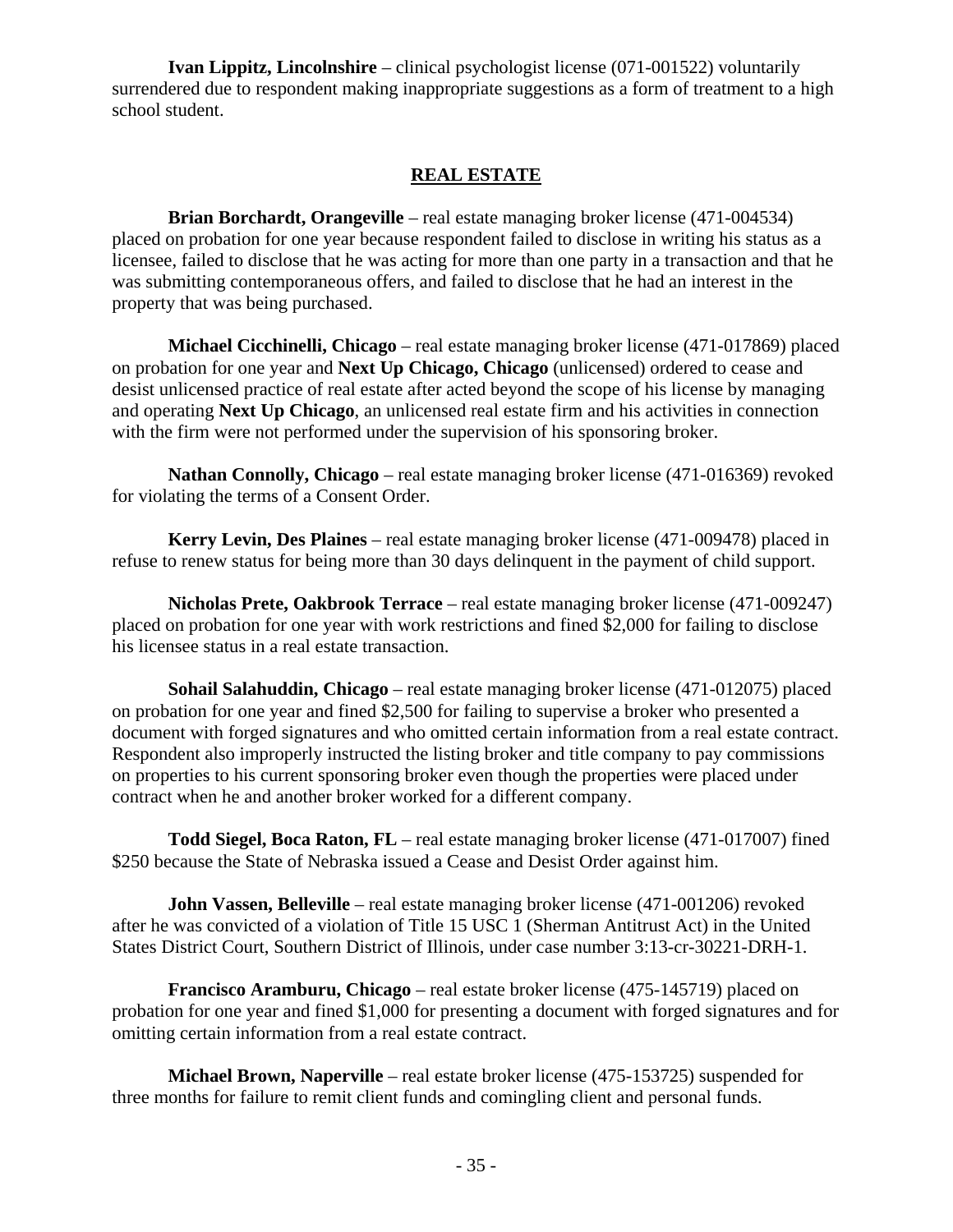**Benton Earl, Moline** – real estate broker license (475-146679) placed in refuse to renew status for being more than 30 days delinquent in the payment of child support.

**Miguel Garcia, Hammond, IN** – real estate broker license (475-151179) suspended for nine months, followed by being placed on probation for one year and fined \$2,500 for failing to deposit an earnest money check into escrow and for failing to provide documents to the Department.

**Barry Gordon, Chicago** – real estate broker license (475-123452) placed in refuse to renew status for being more than 30 days delinquent in the payment of child support.

**Vytas Jurjonas, Chicago** – real estate broker license (475-114093) placed on probation for one year and fined \$1,000 for having acted as an attorney and a broker on the same transaction and for failing to comply with the Department's request for documents.

**Kevin Maloney, Lake Forest** – real estate broker license (475-103835) suspended for six months and fined \$4,000 and ordered to complete a course in Real Estate Agency & License Law, and ordered to complete the 12 hour broker management course for violating the Real Estate License Law by failing to disclose his licensee status in writing, operating a business with a name that is similar to that of his sponsoring broker, accepting compensation for performance of activities from a person other than his sponsoring broker, representing a broker other than his sponsoring broker, and advertising in an inaccurate and misleading way.

**Carlos Mendoza, Berwyn** – real estate broker license (475-152754) placed in refuse to renew status for being more than 30 days delinquent in the payment of child support.

**Maria Munoz, Brookfield** – real estate broker license (475-142251) placed on probation for one year and fined \$2,500 for having contact with a party represented by another agent and for submitting a contract to the seller's attorney that had not been approved by the seller.

**Tim Spengler, Springfield** – real estate salesperson license (476-411131) indefinitely suspended due to his criminal conviction.

**Mary Biscan, Blue Island** – (unlicensed) ordered to cease and desist the unlicensed practice of community association management.

### **ROOFING CONTRACTORS**

**Chris Abbott, Wilmette** – roofing contractor license (104-016391) reprimanded and fined \$3,500 based on aiding and assisting unlicensed practice of roofing contracting.

**Nuvohaus Home Improvement Inc, Wheeling** – roofing contractor license (104- 016142) suspended for 180 days effective retroactive to January 1, 2014, followed by 180 day non-reporting probation and fined \$2,500 and **Wi Sok Yi, Northbrook** – acceptance of roofing qualifying party designation license (105-006267) suspended for 180 days retroactive to January 1, 2014 based on aiding and assisting unlicensed practice of roofing contacting, as well as violation of act (failed to produce required certificates of workers compensation and liability insurance).